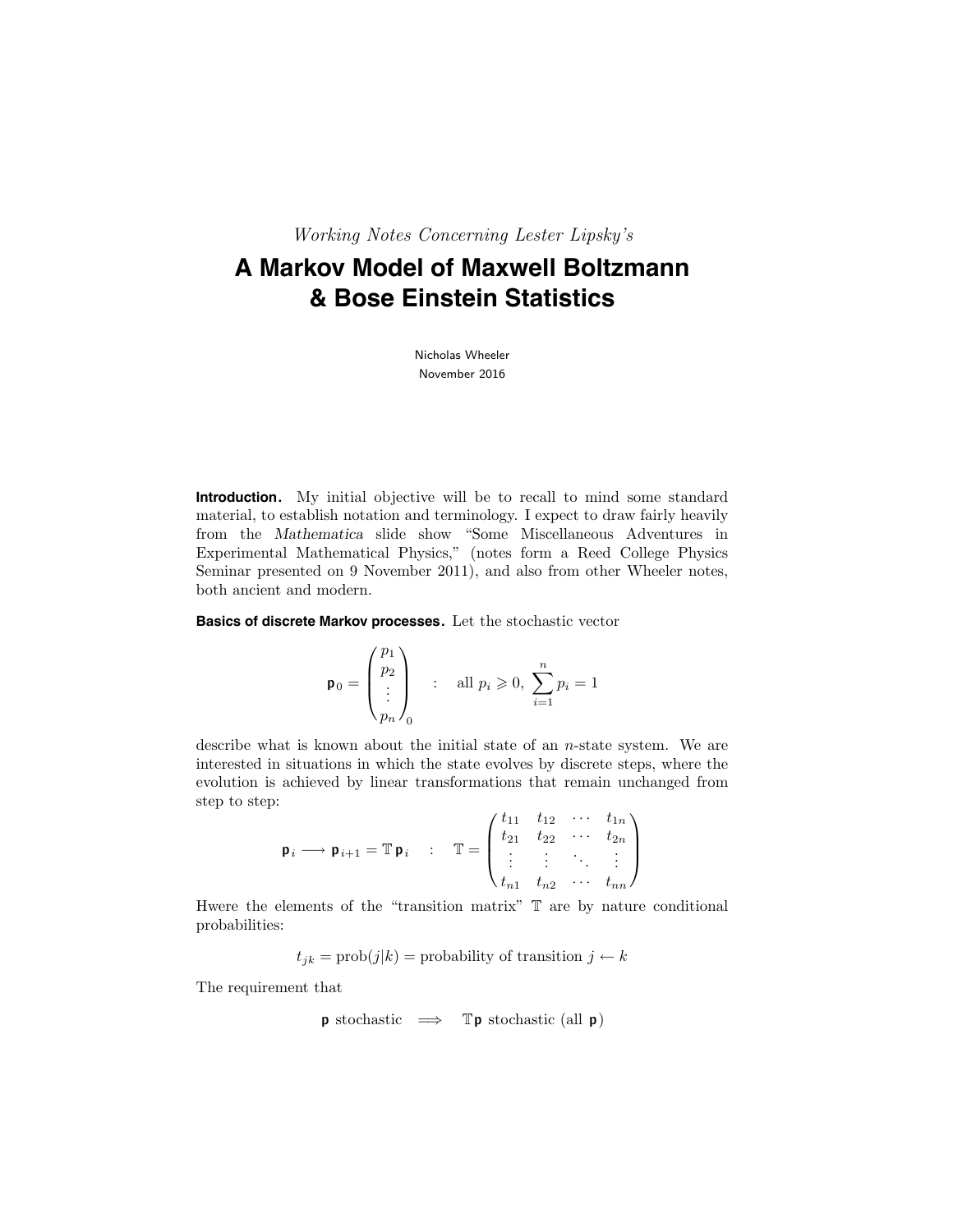gives

$$
\sum_{j} \sum_{k} t_{jk} p_k = \sum_{k} p_k \sum_{j} t_{jk} = 1 \quad : \quad \text{all } \mathbf{p}_0
$$

In short: the individual columns of the transition matrix T must be themselves stochastic.

Many (but by no means all) cases of interest are subject to the PRINCIPLE of detailed balance

probability 
$$
j \leftarrow k
$$
 = probability  $k \leftarrow j$ 

which enforces the symmetry of  $\mathbb{T}$ ; such real symmetric transition matrices are said to be "balanced."

The upshot of the Chapman-Kolmogorov equation (which at the moment I am content to justify by random numerical simulation) is that products of distinct (generally unbalanced) transition matrices are again transition matrices:

#### The set of all T-matrices is multiplicatively closed

But the same cannot be said of the subset of all balanced transition matrices: products of symmetric matrices are symmetric if and only if they commute.

This subject is illuminated by the Perron-Frobenius theorem, which asserts that if the real square matrix M is "positive" (meaning all elements greater than 0), then

- There is always a non-degenerate real eigenvalue (called the "leading" eigenvalue). . .
- ... which is always greater than moduli of the other eigenvalues (real or complex);
- The elements of the associated eigenvector are all real and of the same sign (so it is always stochastic to within a multiplicative factor), and...
- . . .there are no other such eigenvectors; all others have either complex

elements or elements of opposite sign.

Those properties pertain also—subject to certain frequently satisfied conditions —to "non-negative" (some elements 0, but all positive) real square matrices.

Random simulations—which of course conform to the assertions of the Perron-Frobenius theorem—drive home the fact that the eigenvalues of unbalanced T-matrices (which Mathematica presents in order of descending absolute value) very frequently occur in conjugate complex pairs (as also do their associated eigenvectors). The eigenvalues of balanced T-matrices are, of course, all real, and the (invariably real) eigenvectors associated with distinct eigenvalues are invariably orthogonal. Simulations reveal that for all T-matrices —balanced or unbalanced—the leading eigenvalue is invariably unity. And that for balanced (but not for unbalanced) T-matrices the elements of the leading unitized eigenvector are invariably identical, and given by 1/dimension.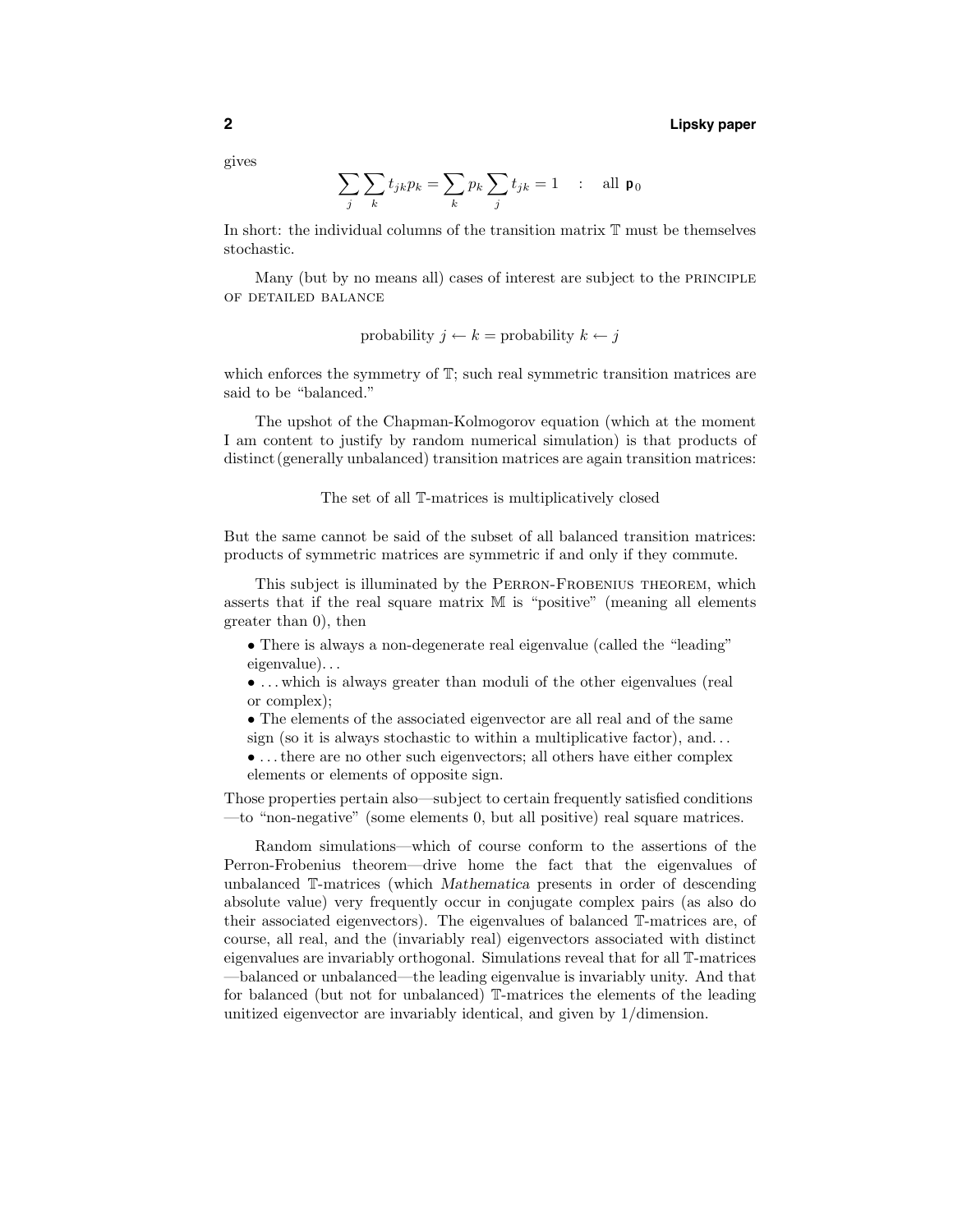## **Discrete Markov processes 3**

Familiarly, powerful conclusions can be drawn from the fact that every symmetric real matrix (more generally: every hermitian complex matrix) admits of "spectral resolution"

$$
\mathbb{M} = \sum_{i} \lambda_i \mathbb{P}_i \tag{1}
$$

where the  $\{\lambda_i\}$  are the real eigenvalues of M and the  $\{\mathbb{P}_i\}$  are a complete set of orthogonal projection matrices that project onto the eigenspaces of M. Less familiar is the

# generalized spectral resolution

that pertains to non-symmetric real (more generally: non-hermitian complex) matrices. The standard theory is as it stands of direct relevance to the theory of balanced Markov processes, but the theory of unbalanced processes requires the more general conception of spectral resolution that I digress now to develop. It hinges on the notion of "biorthogonality."

Let  $\{|a_i\rangle\}$  refer to a set of (generally complex) eigenvectors of the (real or complex)  $n \times n$  matrix M, and  $\{\lambda_i\}$  to the associated (generally complex) eigenvalues. Following Dirac, we write  $(a_i)$  to denote the conjugate transpose (adjoint) of  $|a_i|$ . When M is real and symmetric the  $\{|a_i\rangle\}$  are (or, in cases of spectral degeneracy, can be contrived to be) orthogonal, but in general they provide a non-orthogonal basis in the (generally complex) vector space  $\mathcal{V}_n$ . Since neither orthogonality nor normality are assumed, we have

$$
(a_i|a_j) = g_{ij}
$$

where  $||g_{ij}||$  is hermitian and (by linear independence) non-singular. The generic element  $|x\rangle \in \mathcal{V}_n$  can be developed

$$
|x| = |a_k| x^k
$$

which gives

$$
(a_j|x) = g_{jk}x^k
$$

Writing  $||g_{ij}||^{-1} = ||g^{ij}||$  we have

$$
g^{ij}(a_j|x) = g^{ij}g_{jk}x^k = \delta^i{}_k x^k = x^i
$$

giving

$$
|x| = |a_i| g^{ij}(a_j|x) \quad : \quad \text{all } |x)
$$

from which we conclude that

$$
|a_i)g^{ij}(a_j| = \mathbb{I}
$$

Introduce now into  $\mathcal{V}_n$  a second non-orthogonal basis with elements

$$
|A^j) = |a_i|g^{ij} \quad \text{similarly} \quad (A^i| = g^{ij}(a_j)
$$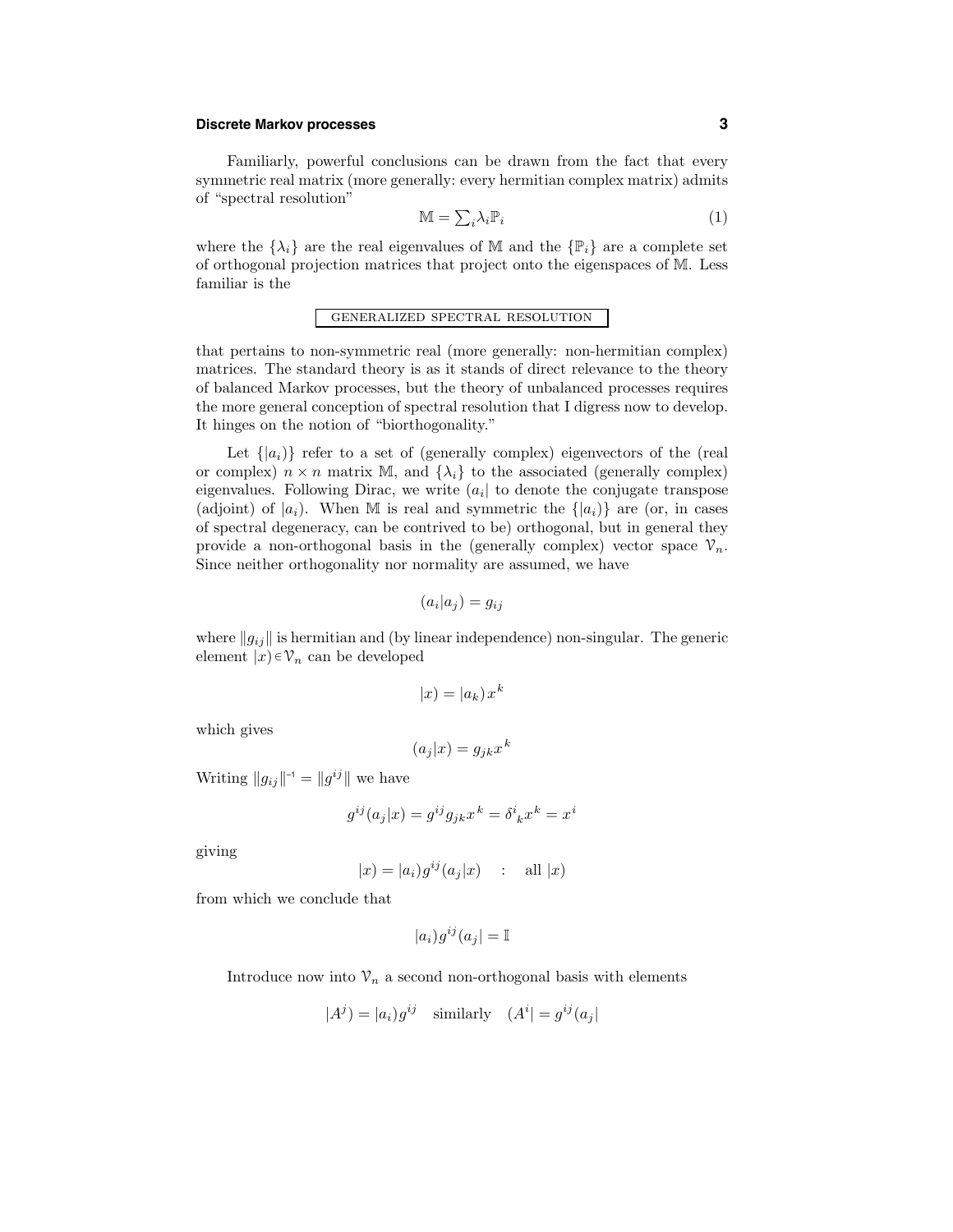which supply these alternative constructions of the unit matrix:

$$
|A^{i})(a_{i}| = |A^{i})g_{ij}(A^{j}| = |a_{j})(A^{j}| = \mathbb{I}
$$

Moreover

$$
(Ai|aj) = gik(ak|aj) = gikgkj = \deltaij
$$

which is to say:

 $|A^i\rangle \perp$  all  $|a_j\rangle$  :  $j \neq i$ 

The non-orthonormal bases  $\{|a_i\rangle\}$  and  $\{|A^j\rangle\}$  are said to be "biorthogonal" (or "reciprocal").<sup>1</sup>

Look now to the matrices

$$
\mathbb{P}_i = |a_i\rangle (A^i) \quad : \quad \text{no summation on } i
$$

where the index placement on  $\mathbb{P}_i$  is merely conventional (intended to convey no transformation-theoretic meaning). Those are seen to be orthogonal projection matrices

$$
\mathbb{P}_{i}\mathbb{P}_{j} = |a_{i})(A^{i}|a_{j})(A^{j}) = |a_{i}\rangle\delta^{i}_{j}(A^{j}) = \begin{cases} \mathbb{P}_{i} & \colon i = j \\ \mathbb{O} & \colon i \neq j \end{cases}
$$

and have already been seen to be complete:  $\sum_i \mathbb{P}_i = \mathbb{I}$ . They project onto 1-spaces (rays); specifically

right action: 
$$
\mathbb{P}_i|x) = |a_i)x^i
$$
  
left action:  $(x|\mathbb{P}_i = x_i(A^i|\begin{array}{c} 0 \end{array})$  : no summation on *i*

Let W be an *arbitrary*  $n \times n$  square matrix. We are in position now to write

$$
\mathbb{W} = \mathbb{I} \mathbb{W} \mathbb{I}
$$
  
\n
$$
= \sum_{ij} \mathbb{P}_i \mathbb{W} \mathbb{P}_j
$$
  
\n
$$
= \sum_{ij} |a_i| (A^i | \mathbb{W} | a_j) (A^j |
$$
  
\n
$$
= \sum_{ij} w^i_j |a_i| (A^j | \text{ where } w^i{}_j = (A^i | \mathbb{W} | a_j)
$$
\n(3)

Here W is displayed as a weighted linear combination of the  $n^2$ -population of matrices

$$
\mathbb{F}_i^{\ j} = |a_i\rangle(A^j| \qquad ; \quad \mathbb{F}_i^{\ i} = \mathbb{P}_i
$$

(these provide a "basis in the space of matrices") and  $||m_j||$  provides, with respect to the non-orthogonal  $\{|a_i\rangle\}$ -basis, the matrix representation of W; it permits  $|x) \rightarrow |\tilde{x}| = W|x|$  to be represented

$$
x^i\rightarrow \tilde{x}^i=m^i_{\ j}x^j
$$

<sup>&</sup>lt;sup>1</sup> When  $\{|a_i\rangle\}$  is in fact orthonormal  $(g^{ij} = \delta^{ij})$  the distinction between  $\{|a_i\rangle\}$  and  $\{|A^i\rangle\}$ —as also between  $\{(a_i|\}$  and  $\{(A^i|\}$ —evaporates.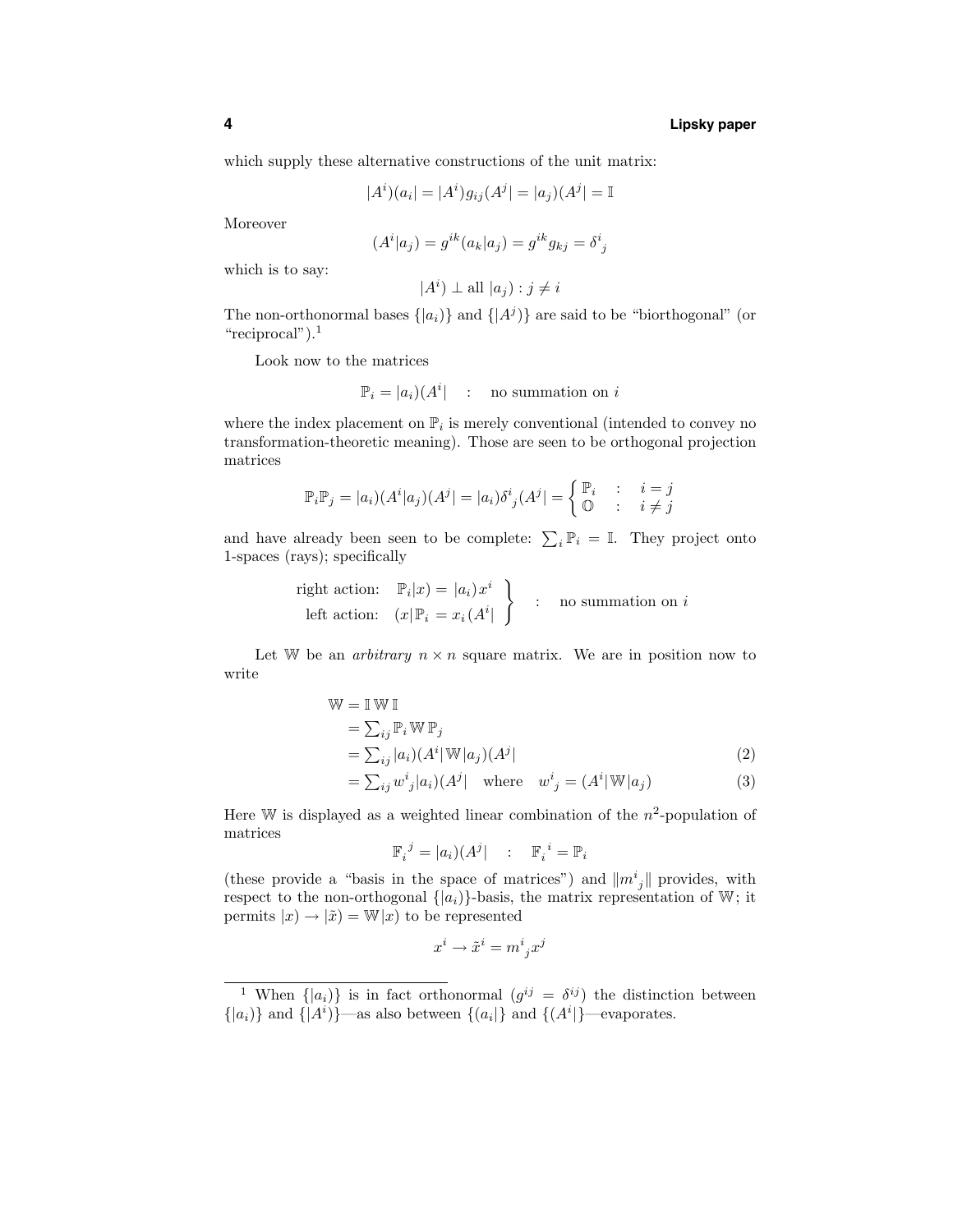## **Discrete Markov processes 5**

We note in passing that the F-matrices are tracewise orthogonal

$$
\text{tr}(\mathbb{F}_{i}^{j} \mathbb{F}_{k}^{l}) = \delta_{ik}^{j l}
$$

so (3) can be written as a "Fourier identity"

$$
\mathbb{W} = \sum_{ij} w^i{}_j \mathbb{F}_i{}^j \quad \text{with} \quad w^i{}_j = \text{tr}(\mathbb{F}_i{}^j \mathbb{W})
$$

All of which simplifies very greatly when W is taken to be the matrix M that gave birth to the biorthogonal bases  $\{|a_i\rangle\}$  and  $\{|A_i\rangle\}$ . For (2) then becomes

$$
\mathbb{M} = \sum_{ij} |a_i| (A^i | \mathbb{M} | a_j) (A^j| \n= \sum_{ij} |a_i| \lambda_j \delta^i_j (A^j| \n= \sum_i \lambda_i \mathbb{P}_i
$$
\n(4)

which provides the "generalized spectral resolution" of M. When M is hermitian (or real symmetric) the eigenvalues  $\lambda_i$  and projectors  $\mathbb{P}_i$  are real and (4) gives back the standard spectral resolution (1). But when hermiticity/real symmetry are abandoned they may become complex, though the structure  $(4 \equiv 1)$  survives. When M is real but non-symmetric (as unbalanced transition matrices are) they—even though sometimes complex—still conspire to reproduce the reality of M. **End of digression**.

The generalized spectral representation (4) permits some standard tricks to be performed in the non-standard context provided by balanced/unbalanced T-matrices, tricks that hinge on the circumstances that the  $\mathbb{P}_i$  comprise a complete set of orthogonal projectors with

$$
\text{tr } \mathbb{P}_i = \text{dimension } d_i \text{ of the subspace onto which } \mathbb{P}_i \text{ projects } (5)
$$

For example—working from

$$
\mathbb{T} = \sum_{i} \lambda_i \mathbb{P}_i \tag{6}
$$

—we have

$$
\mathbb{T}^{n} = \sum_{i} (\lambda_{i})^{n} \mathbb{P}_{i} : n = 0, 1, 2, \dots
$$
  

$$
\mathbb{T}^{-1} = \sum_{i} (\lambda_{i})^{-1} \mathbb{P}_{i}
$$
 (7)

 $=\infty$  if any of the eigenvalues vanish

tr  $\mathbb{T} = \sum_i$ real parts of the eigenvalues

—the latter because the eigenvalues of  $\mathbb T$  (real) occur in conjugate pairs. As previously noted, the leading eigenvalue of  $\mathbb{T}$ -matrices is invariably  $\lambda_1 = 1$ , while from the reality of such matrices it follows by the Perron-Frobenius theorem that for the other eigenvalues we have  $1 > |\lambda_i| > 0$ :  $i = 2, 3, ..., d$ . It follows therefore from (7) that

$$
\lim_{n \to \infty} \mathbb{T}^n = \mathbb{P}_1 = |a_1\rangle (A^1| \tag{8}
$$

which has this important consequence: all initial  $|x|$  are sent asymptotically to the multiples of  $|a_1\rangle$ ; all stochastic states  $\mathbf{p}_0$  evolve to a T-dependent stochastic state  $p_{\infty}$  that retains no recollection of where it came from.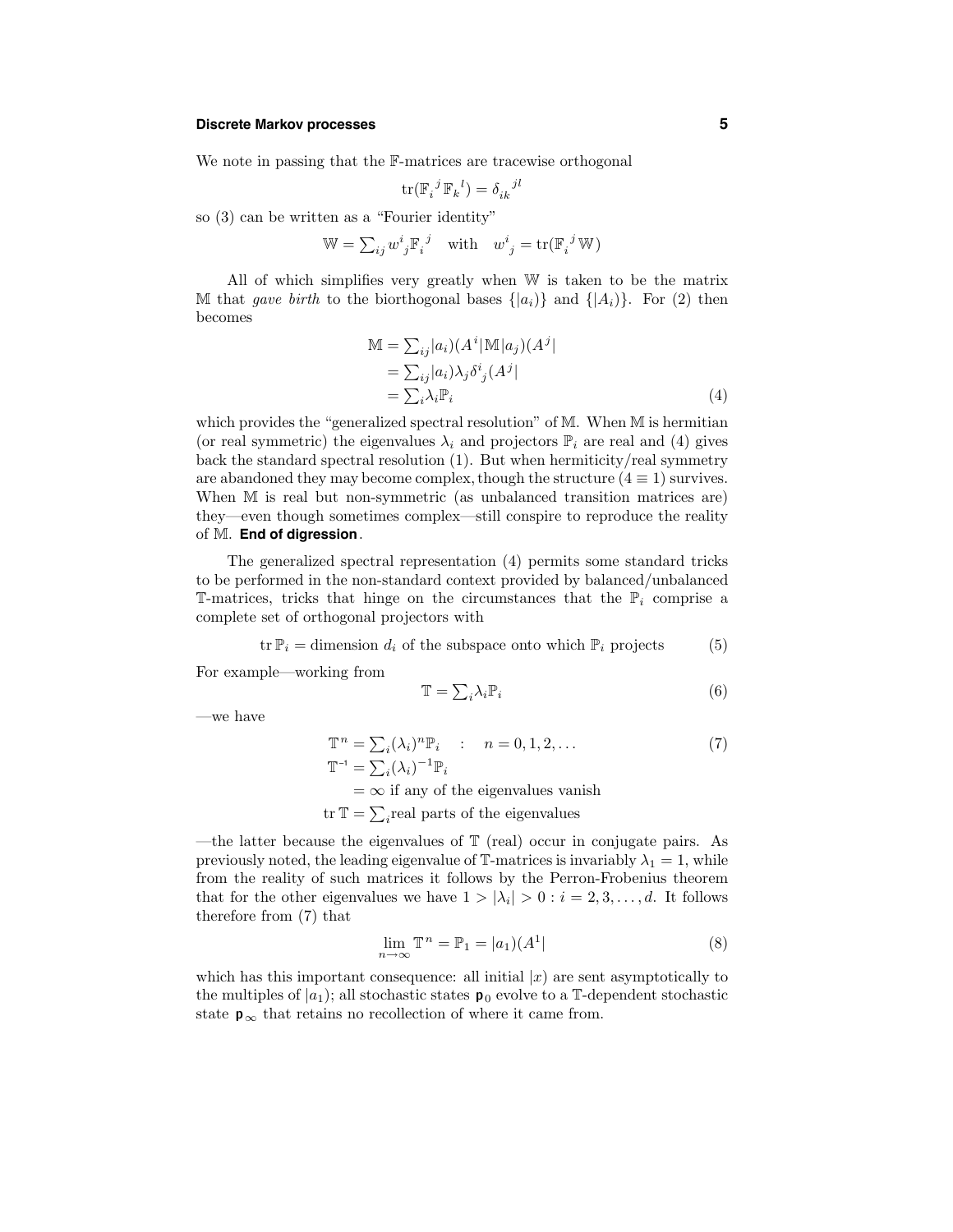## **6 Lipsky paper**

**Markov interpolation & continuous Markov processes.** If all  $\lambda_i$  are non-zero (*i.e.*, if  $M$  is nonsingular) we can by  $(4)$  introduce

$$
\mathbb{L} = \sum_{i} (\log \lambda_i) \mathbb{P}_i \tag{9}
$$

and obtain<sup>2</sup>

 $M = exp(L)$ 

whence  $\mathbb{M}^n = \exp(n\mathbb{L})$  or --reverting to T-notation underscore the fact that we will henceforth have interest in the preceding material only as it relates to Markov processes—

$$
\mathbb{T}^n = \exp(n\mathbb{L})\tag{10}
$$

It might, on this basis, seem natural to propose

$$
\mathbb{T}(t) = \exp(t\mathbb{L}) \quad : \quad t \text{ a continuous parameter, called "time"} \tag{11}
$$

as a t-parameterized family of Markov matrices that interpolates between the elements of the discrete set  $\{\mathbb{T}^0, \mathbb{T}^1, \mathbb{T}^2, \mathbb{T}^3, \ldots\}$ . That proposal is, however, marred by a fatal flaw: the eigenvalues (and therefore also the associated eigenvectors) of unbalanced  $\mathbb{T}\text{-matrices}$  are frequently complex, and the eigenvalues of balanced T-matrices are—though always real—frequently *negative.* In both cases,  $log \lambda$  is complex (and multivalued). So T(t) is complex except at  $t = 0, \pm 1, \pm 2, \ldots$ , though simulations<sup>3</sup> indicate that its columns still sum to  $1 + 0i$ . The elements of

$$
\mathbf{p}_t = \mathbb{T}(t)\,\mathbf{p}_0
$$

are found similarly to sum to  $1+0i$ , but  $p_t$  when complex cannot possibly refer

 $2$  From  $(9)$ , we note in passing, it follows by

 $\text{tr } \mathbb{P}_i = \text{dimension } d_i$  of the subpace onto which  $\mathbb{P}_i$  projects = degeneracy  $d_i$  of the eigenvalue  $\lambda_i$ 

that

$$
\operatorname{tr} \mathbb{L} = \sum_i d_i(\log \lambda_i) = \prod_i (\lambda_i)^{d_i} = \det \mathbb{M}
$$

which gives the elegant (but nameless) equation

$$
\det \mathbb{M} = \operatorname{tr} \log \mathbb{M}
$$

The usual derivation of this equation proceeds from the strong assumption that M can be brought by similarity transformation to diagonal form:  $M = S^{-1} \mathbb{D} S$ .<br><sup>3</sup> The *Mathematica* command **MatrixPower**[M,n] works even when n is

not an integer. It produces results that conform to the principle

$$
\mathtt{MatrixPower}[\mathbb{M}, p].\mathtt{MatrixPower}[\mathbb{M}, q] = \mathtt{MatrixPower}[\mathbb{M}, p + q]
$$

for all real or complex M, p and q.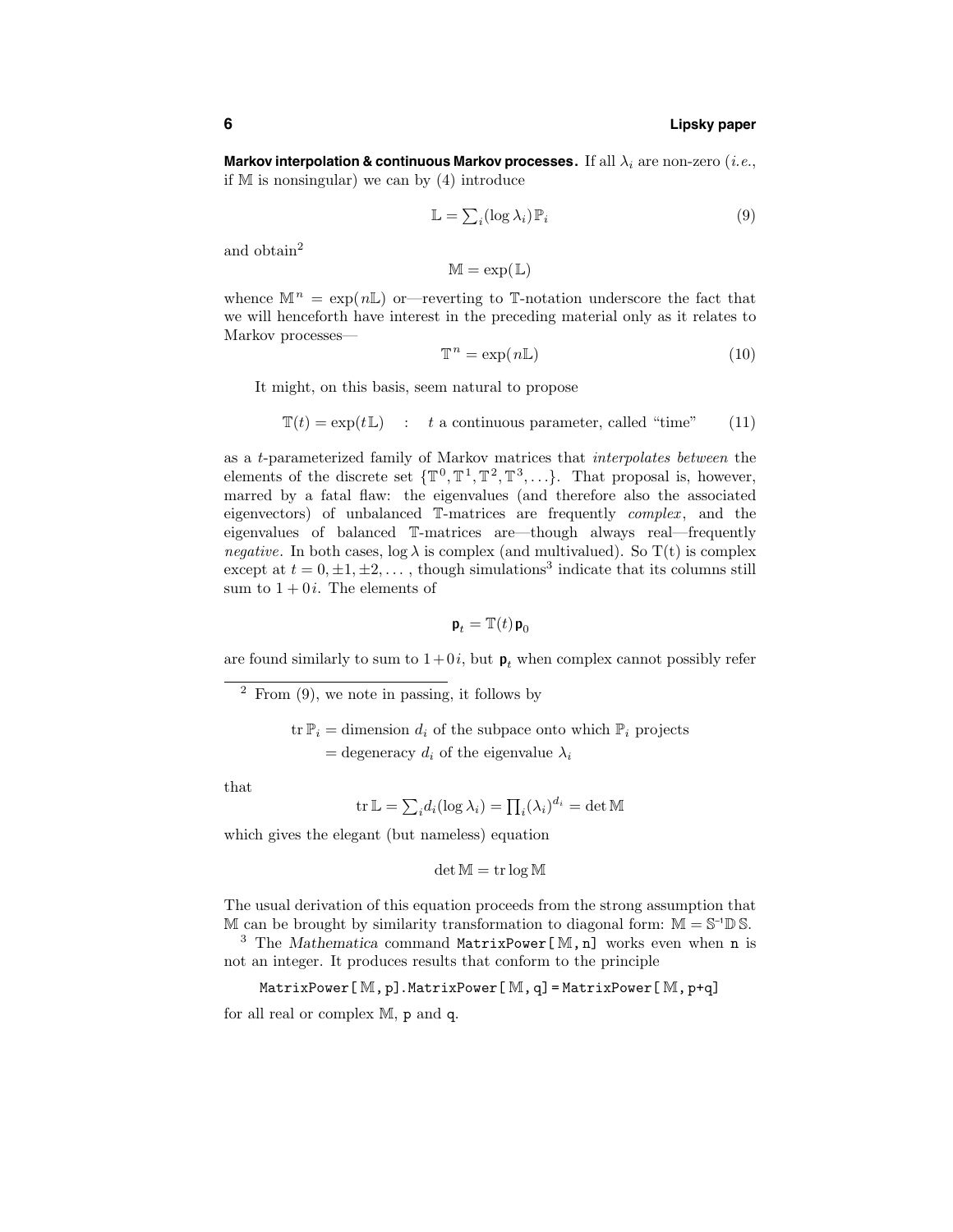## **Markov interpolation & continuous Markov processes 7**

to the stochastic state of a system. Evidently, the interpolation proposal (11) fails except in cases were all eigenvalues of T are positive (or so it might appear; be prepared, however, for a surprise!).

Differentially,

$$
\mathbf{p}_t = \mathbb{T}(t)\mathbf{p}_0 = \exp(t\mathbb{K})\mathbf{p}_0
$$

(the reason for the notational adjustment  $\mathbb{L} \to \mathbb{K}$  will become clear in a moment) becomes

 $\mathbf{p}_{t+\tau} = \{ \mathbb{I} + \tau \mathbb{K} \} \mathbf{p}_t$ 

If  $\mathbf{p}_t$  is stochastic then  $\mathbf{p}_{t+\tau}$  will also be if and only if  $\mathbb{I}+\tau\mathbb{K}$  is Markovian, which requires that  $K$  be a matrix the off-diagonal elements of which are non-negative and the columns of which sum to zero. Such matrices are called "Kirchhoff matrices" because they are central to S. Katutani's random walk reconstruction of Kirchhoff's laws.<sup>4</sup> With elements that are typically real numbers instead of integers, they generalize the essential structure of the "Laplace matrices" that enter into the classical/quantum theory of walks on graphs, which are in turn closely related to the "adjacency matrices" that describe the structure of graphs. The can be constructed by adding to a matrix of the "invertebrate" form

$$
\mathbb{A} = \begin{pmatrix} 0 & a_{12} & a_{13} & \cdots & a_{1n} \\ a_{21} & 0 & a_{23} & \cdots & a_{2n} \\ a_{31} & a_{32} & 0 & \cdots & a_{3n} \\ \vdots & \vdots & \vdots & \ddots & \vdots \\ a_{n1} & a_{n2} & a_{n3} & \cdots & 0 \end{pmatrix} \qquad \text{non-negative real elements}
$$

the diagonal matrix

$$
\mathbb{D} = \begin{pmatrix} -A_1 & 0 & 0 & \cdots & 0 \\ 0 & -A_2 & 0 & \cdots & 0 \\ 0 & 0 & -A_3 & \cdots & 0 \\ \vdots & \vdots & \vdots & \ddots & \vdots \\ 0 & 0 & 0 & \cdots & -A_n \end{pmatrix} \quad : A_k = \sum_j a_{jk}
$$

The resulting Kirchhoff matrix

$$
\mathbb{K}=\mathbb{D}+\mathbb{A}
$$

has columns that sum to zero, and will be symmetric or not according as  $A$  is.

<sup>&</sup>lt;sup>4</sup> "Markov processes and the Direchlet problem," Proc. Jap. Acad. **21**, 227– 233 (1945). Katutani's fundamental work, as it applies specifically to circuit theory, was developed by J. A. Nash-Williams, "Random walk and electric currents in networks," Proc. Camb. Phil. Soc. 55, 181–194 (1959) and is discussed in elaborate detail by Peter G. Doyle & J. Laurie Snell in Random Walks and Electric Networks, originally published as Carus Mathematical Monograph No. 22 by the American Mathematical Association and now available on the web as a free pdf download.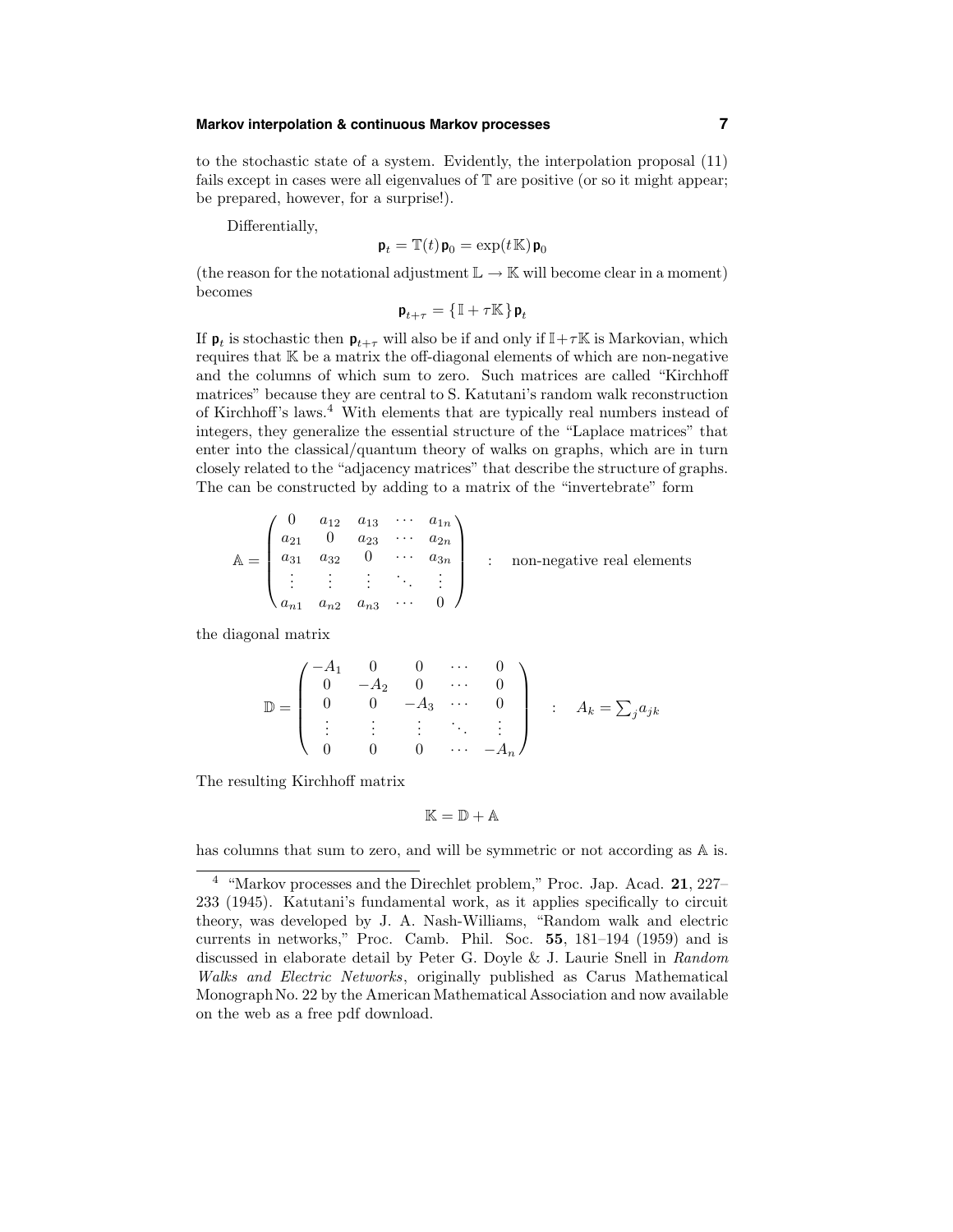We note that if  $K$  is a Kirchhoff matrix then so is every non-negative real scalar multiple  $t\mathbb{K}$   $(t \geq 0)$  of K. It follows that every matrix of which  $t\mathbb{K}$  is the logarithm

$$
\mathbb{T}(t) = \exp(t\mathbb{K})
$$

—this can be construed to be the solution of

$$
\frac{d}{dt}\mathbb{T}(t) = \mathbb{K}\mathbb{T}(t) \quad : \quad \mathbb{T}(0) = \mathbb{I}
$$

—is Markovian. We conclude that only when  $\log T$  is a Kirchhoff matrix are we able to interpolate between the successive integral powers of  $\mathbb{T} = \mathbb{T}(1)$ ; only in such cases can we speak of "continuous Markov processes." The resulting Markov matrices  $\mathbb{T}(t)$  will balanced or unbalanced according as K is or is not symmetric.

A series of simulations has established—surprisingly—that in unbalanced cases the eigenvalues (ditto the eigenvectors) of  $\mathbb{T} = \exp \mathbb{K}$  (and, more generally, of  $\mathbb{T}(t) = \exp(t \mathbb{K})$  occur in conjugate complex pairs, though  $\mathbb{T}(t)$  is in all cases real Markovian.<sup>5</sup> Balanced cases present no such mystery.

Graphic display of the unbalanced evolution of  $p_t$  reveals smooth curves that link elements of  $\mathbf{p}_0$  in a one-to-one way to elements of  $\mathbf{p}_{\infty}$ . The linkage is, however, not invariably order-preserving; the curves sometimes cross. In balanced cases all curves converge to the same point (the elements of  $p_{\infty}$  are in such cases identical).

**Irreversibility.** There are n! ways to arrange for every row/column of an  $n \times n$ matrix to contain a solitary 1, all other elements being 0. The determinants of such "permutation matrices"  $\mathbb P$  are  $\pm 1$  according as the permutational action of  $\mathbb P$  on the elements of a vector **p** is even or odd. All such matrices are invertible and their inverses are again permutation matrices, as are all products of permutation matrices and (trivially) the identity matrix I. All permutation matrices are Markovian, and the set of such all such matrices (unlike the set of all Markov matrices) possesses the group property. The subgroup structure of the permutation group is a rich field into which I need not enter.

Nothing precludes the possibility that Markov matrix might be singular. This simple unbalanced example

$$
\mathbb{S} = \begin{pmatrix} \frac{1}{2} & 0 & \frac{1}{2} \\ \frac{1}{2} & 0 & \frac{1}{2} \\ 0 & 1 & 0 \end{pmatrix}
$$

serves to make the point; it is manifestly Markovian, manifestly singular. Its eigenvalues are  $\{1, \frac{1}{2}, 0\}$  and its unitized leading eigenvector is  $\{\frac{1}{3}, \frac{1}{3}, \frac{1}{3}\}\$ . It sends

$$
\mathbf{p}_0 \longrightarrow \mathbb{S}^{\infty} \mathbf{p}_0 = \begin{pmatrix} \frac{1}{3} \\ \frac{1}{3} \\ \frac{1}{3} \end{pmatrix} \quad : \quad \text{all } \mathbf{p}_0
$$

<sup>5</sup> I do not linger to consider how this is possible.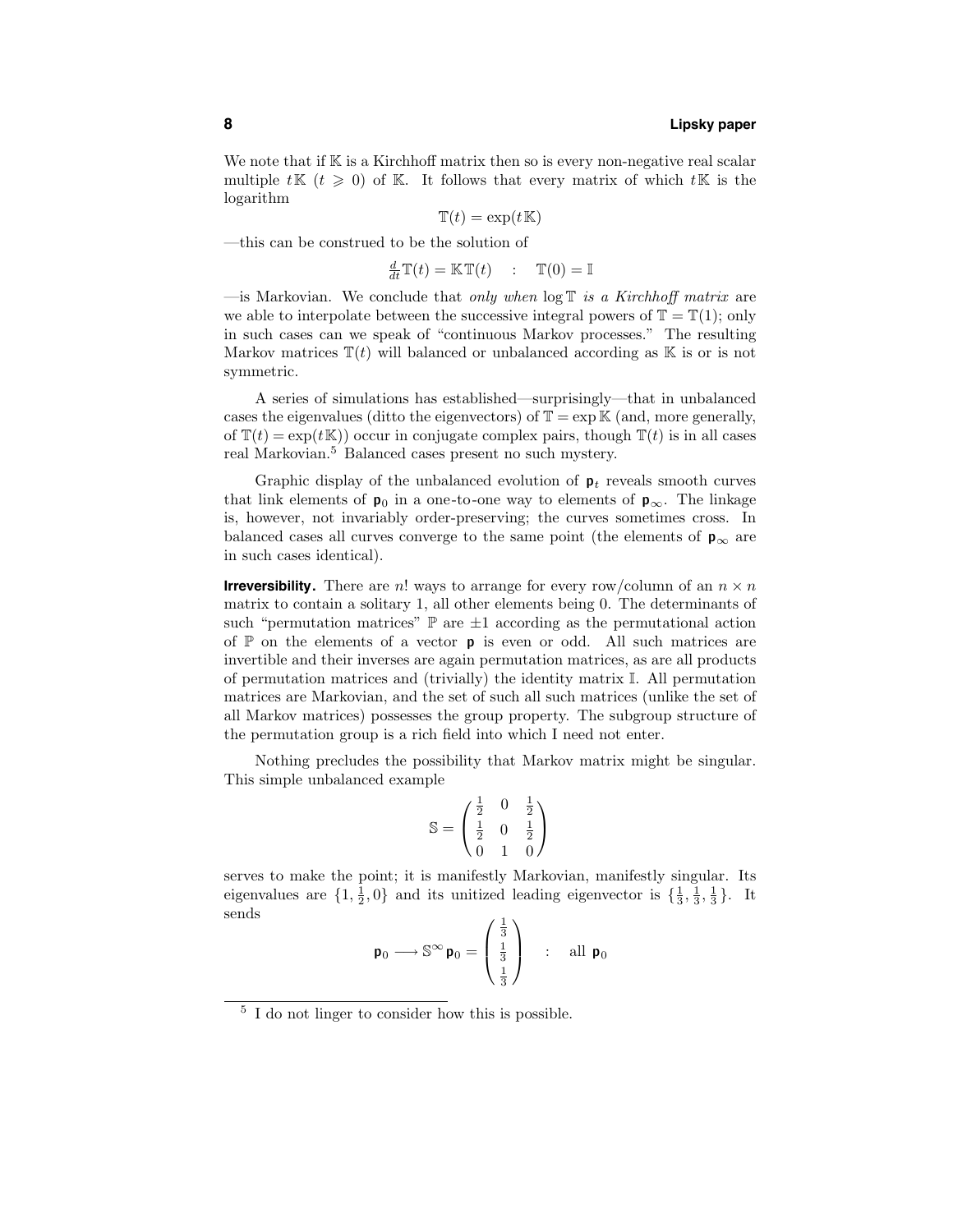## **Irreversibility 9**

in the asymptotic limit. All of which is standard Markovian stuff. Note, however, that because S is singular it is impossible to contemplate inversion of the process  $\mathbf{p}_0 \longrightarrow \mathbf{p}_1 = \mathbb{S} \mathbf{p}_0$ .

Look now to the manifestly non-singular example

$$
\mathbb{N} = \begin{pmatrix} \frac{1}{2} & 0 & \frac{1}{2} \\ 0 & 0 & \frac{1}{2} \\ \frac{1}{2} & 1 & 0 \end{pmatrix}
$$

The eigenvalues of N are  $\{1, -\frac{1}{4}(\sqrt{5}+1), \frac{1}{4}(\sqrt{5}-1)\}\$  and its unitized leading eigenvector is  $\{\frac{2}{5}, \frac{1}{5}, \frac{2}{5}\}\.$  It sends

$$
\mathbf{p}_0 \longrightarrow \mathbb{N}^{\infty} \mathbf{p}_0 = \begin{pmatrix} \frac{2}{5} \\ \frac{1}{5} \\ \frac{2}{5} \end{pmatrix} \quad : \quad \text{all } \mathbf{p}_0
$$

—standard Markovian stuff again—and because N is non-singular it is possible at least to *contemplate* inversion of the process  $p_0 \rightarrow p_1 = N p_0$ . But N<sup>-1</sup>, though it exists, is manifestly non-Markovian:

$$
\mathbb{N}^{-1} = \begin{pmatrix} 2 & -2 & 0 \\ -1 & 1 & 1 \\ 0 & 2 & 0 \end{pmatrix}
$$

contains elements that fall outside the interval  $(0, 1)$  (though its columns do sum to unity). And that is the general situation: **the inverses of non-singular Markov matrices** T **are generally non-Markovian**; they contain elements that—either because of sign or magnitude—cannot be interpreted as transition probabilities (their columns generally sum to unity, but have not the structure of stochastic vectors). Permutation matrices are exceptions to the rule (which is the reason I brought them into the discussion). But generally speaking—if permutations are set aside (see below)—we can say that. . .

Markov processes proceed deterministically to asymptotic steady states, from which there is no Markovian means of retreat, no Markovian way to recover the initial state. In this respect they resemble the many mixing processes encountered in Nature, which lead to homogeneously mixed states that cannot by any natural process be unmixed.

digression: some properties of permutation matrices

Consider the permutation matrices

$$
\mathbb{C}_2 = \begin{pmatrix} 0 & 1 \\ 1 & 0 \end{pmatrix}, \quad \mathbb{C}_3 = \begin{pmatrix} 0 & 0 & 1 \\ 1 & 0 & 0 \\ 0 & 1 & 0 \end{pmatrix}, \quad \mathbb{C}_4 = \begin{pmatrix} 0 & 0 & 0 & 1 \\ 1 & 0 & 0 & 0 \\ 0 & 1 & 0 & 0 \\ 0 & 0 & 1 & 0 \end{pmatrix}, \quad \ldots
$$

which, as non-negative (but not positive) matrices, lie somewhat beyond the reach of the Perrod-Frobenius theorem. All powers of such matrices are again permutation matrices. They are "cyclic" (describe cyclic permutations) in the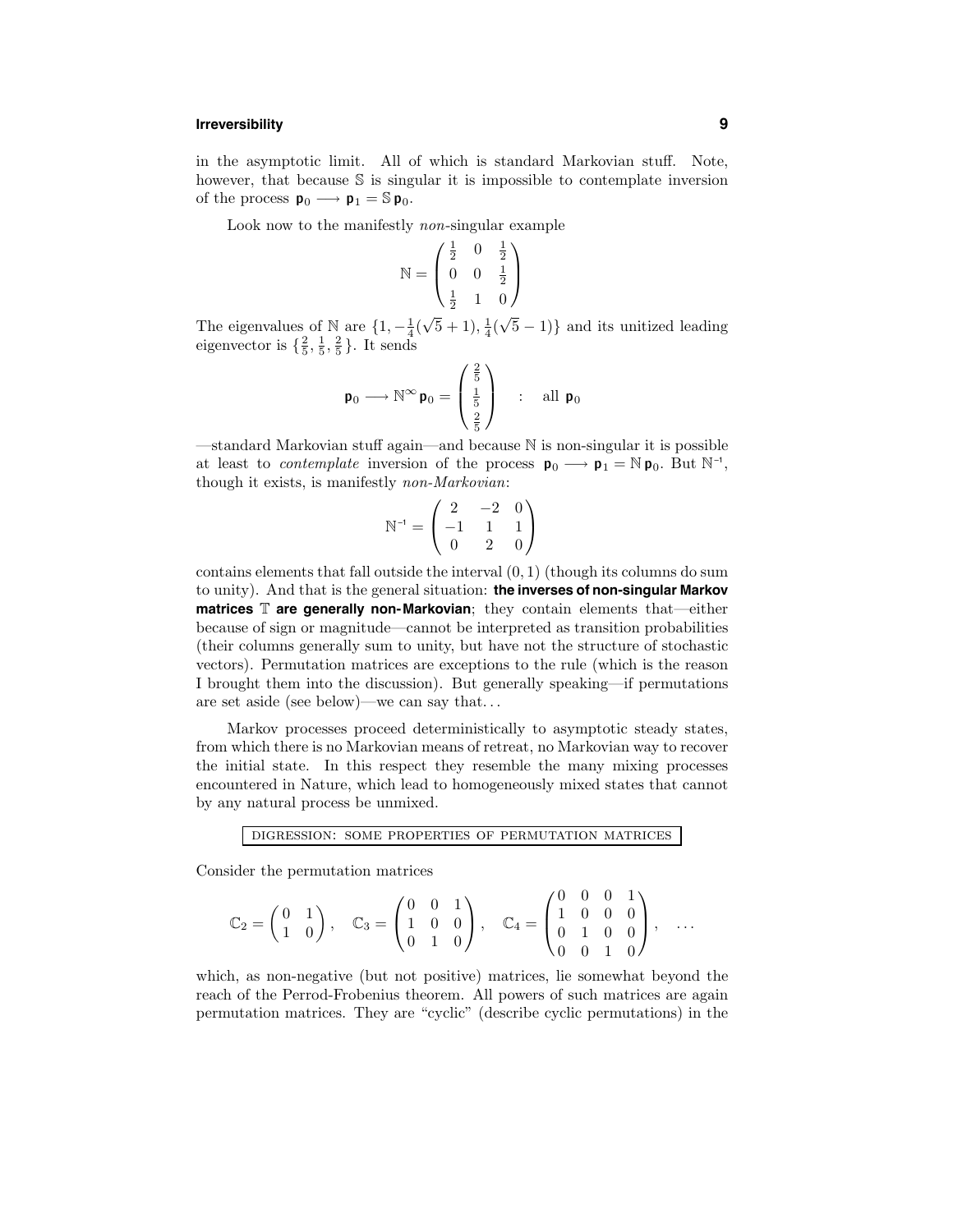sense that

$$
(\mathbb{C}_n)^p = (\mathbb{C}_n)^{p+n} \quad : \quad p = 0, 1, 2, 3, \dots
$$

from which it follows that

$$
(\mathbb{C}_n)^n = \mathbb{I}, \quad \mathbb{C}_n^{-1} = (\mathbb{C}_n)^{n-1}
$$

The eigenvalues of  $\mathbb{C}_n$  are the complex  $n^{\text{th}}$  roots of unity

$$
e^{2\pi i(k/n)} \quad : \quad k = 0, 1, 2, \dots, (n-1)
$$

which equi-partition the unit circle (one point invariably at  $1 + 0i$ ); as  $\mathbb{C}_n$  is raised to successively higher powers  $p$  those points chase each other around the circle, until at  $p = n$  they have completed cycle. All eigenvalues have unit amplitude: none dies or blows up when raised to powers. Which is to say:  $(\mathbb{C}_n)^p$  p executes an endless series of cycles—does not approach a stable asymptote as  $p \to \infty$ .

Every  $n \times n$  permutation matrix  $\mathbb{P}$  can (by rearranging rows and columns) be brought to the canonical form

$$
\mathbb{P} = \begin{pmatrix} \mathbb{C}_a & & & \\ & \mathbb{C}_b & & \\ & & \ddots & \\ & & & \mathbb{C}_z \end{pmatrix} \qquad a + b + \cdots + z = n
$$

and is cyclic with period  $\nu$ 

$$
\mathbb{P}^{\nu} = \mathbb{P}, \text{ therefore } \mathbb{P}^{-1} = \mathbb{P}^{\nu - 1}
$$

where  $\nu$  is the LCM of  $\{a, b, \ldots, z\}$ . To discover the value of  $\nu_{\text{max}}$  for given n, use Partitions [n] to list the partitions of n, use DeleteDuplicates [] to remove co-cyclic redundancies from the individual partitions, use Times@@[ ] to multiply the elements of each such non-redundant list, and search for the maximum among the list of numbers thus produced. In the case  $n = 10$  one is led thus from  $10 = 2 + 3 + 5$  to  $\nu_{\text{max}} = 30 \ll 10! = 3,628,800$ . It is, I infer (this must be a classic result), generally impossible to exhibit a single  $\mathbb P$  that cycles through all n! permutations (though in the case  $n = 2$  this is trivial).

REMARK: The periodicity of P-matrices would appear to complicated the practice of card shuffling. Perhaps that is why the practice proceeds

$$
\textbf{p}_0 \rightarrow \textbf{p} = \cdots \mathbb{P}_{\rm cut} \mathbb{P}_{\rm sufHe} \, \mathbb{P}_{\rm cut} \mathbb{P}_{\rm sufHe} \, \textbf{p}_0
$$

It would be interesting to study the degree of randomization that can be produced by such a procedure, but that would take me too far afield. I note, however, that balanced (non-permutational!) Markovian procedures achieve asymptotically perfect randomization (and that they disallow "unshuffling"). **End of digression.**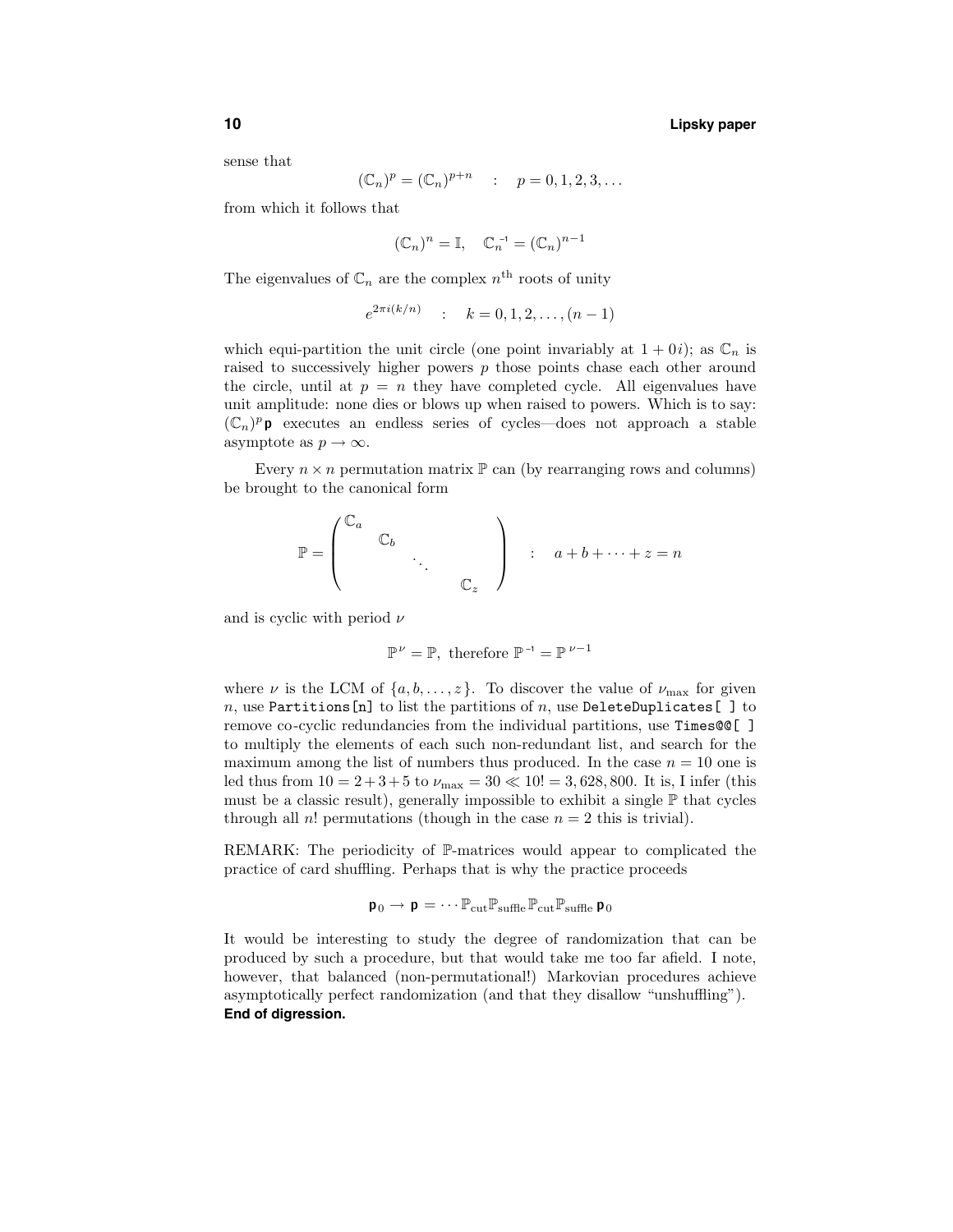#### **Entropy 11**

**Entropic aspects of Markov processes.** The entropy function

$$
S(\mathbf{p} = \begin{pmatrix} p_1 \\ p_2 \\ \vdots \\ p_n \end{pmatrix}) \equiv -\sum_{k=1}^n p_k \log p_k = \langle \log(1/p_k) \rangle
$$

is used both in statistics and in physics (information theory) to provide a measure of the "randomness" of the elements of the stochastic vector p. It assumes the minimal value  $0$  when all but one of the elements of  $p$  are  $0$ , and the maximal value  $\log n$  when all elements of **p** are equal (to  $1/n$ ). The expression −0 log 0 is (and is considered by Mathematica to be) indeterminate, but Mathematica knows that  $\lim_{p\downarrow 0}(p\log p) = 0$ . In computational work I make use of the function<sup>6</sup>

$$
ent(x) = \begin{cases} 0 & \text{if } x = 0\\ -x \log x & \text{if } 0 < x \le 1 \end{cases}
$$

to avoid the disruption of awkward limiting procedures.

We begin by noting that multiplying  $\rho$  by  $\mathbb{P}$ —once or many times, or indeed by any sequence of permutation matrices—serves only to rearrange but not to alter the collective components of  $p$ , so cannot change the value of  $S(p)$ . Entropy is a permutational invariant.<sup>7</sup> To illustrate the point, look to the case

$$
\mathbb{P} = \mathbb{C}_2 \otimes \mathbb{C}_3 = \begin{pmatrix} 0 & 0 & 0 & 0 & 0 & 1 \\ 0 & 0 & 0 & 1 & 0 & 0 \\ 0 & 0 & 0 & 0 & 1 & 0 \\ 0 & 0 & 1 & 0 & 0 & 0 \\ 1 & 0 & 0 & 0 & 0 & 0 \\ 0 & 1 & 0 & 0 & 0 & 0 \end{pmatrix}
$$

which sends

$$
\begin{pmatrix} a \\ b \\ c \\ d \\ e \\ f \end{pmatrix} \rightarrow \begin{pmatrix} f \\ d \\ e \\ c \\ d \\ f \\ f \end{pmatrix} \rightarrow \begin{pmatrix} b \\ c \\ a \\ e \\ f \\ d \end{pmatrix} \rightarrow \begin{pmatrix} d \\ e \\ f \\ a \\ b \\ c \end{pmatrix} \rightarrow \begin{pmatrix} c \\ a \\ b \\ f \\ d \\ e \end{pmatrix} \rightarrow \begin{pmatrix} e \\ f \\ d \\ d \\ c \\ c \\ f \end{pmatrix} \rightarrow \begin{pmatrix} a \\ b \\ c \\ d \\ e \\ f \end{pmatrix} \rightarrow \dots
$$

<sup>6</sup> Entered by the command

$$
ent[x_+] := \text{Piecewise}\left[\left\{ \left\{0, x=0\right\}, \left\{-x \text{Log}[x], 0 < x \leq 1\right\} \right\}\right]
$$

<sup>7</sup> One must therefore use some other measure to quantify the randomizing effectiveness of various card shuffling procedures. Peri Diaconis, the Stanford magician/mathemaician, used "total variation distance" (one of several "statistical distance metrics") to establish the superiority of "riffling." This and related subjects are written about in elaborate detail in David A. Levin, Yuval Peres & Elizabeth L. Wilmer, Markov Chains & Mixing Times, a 364-page monograph that is available on the web as a free download. It is reported that in a well-shuffled deck of cards one can expect to guess an average of four cards, a claim that invites test by simulation.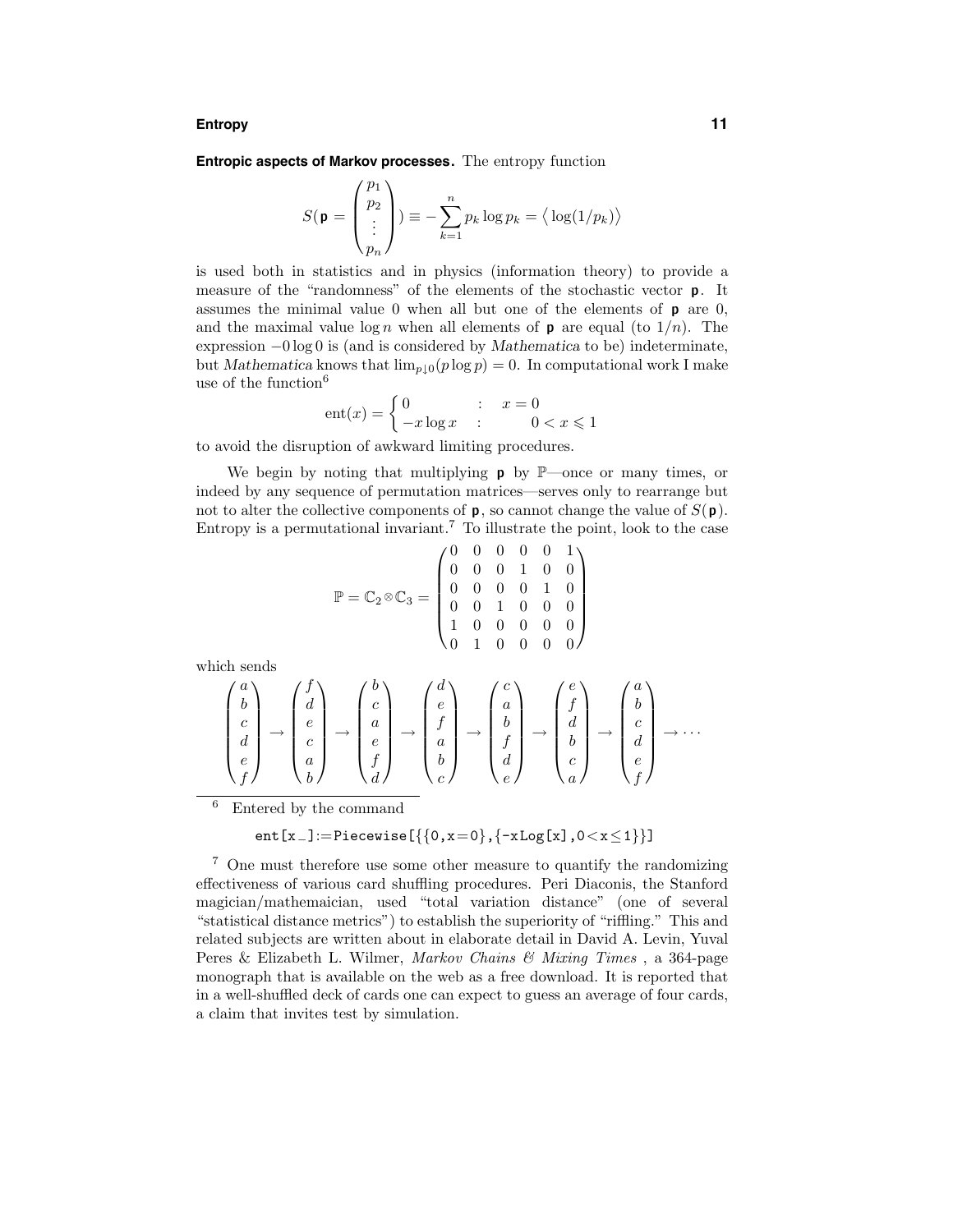each if which has entropy

$$
S = -a \log a - b \log b - c \log c - d \log d - e \log e - f \log f
$$

We have

$$
period(\mathbb{P}) = period(\mathbb{C}_2) \cdot period(\mathbb{C}_3) = 2 \cdot 3 = 6
$$

—as illustrated.

**NOTE**: At this point I broke off (i) to construct figures showing the entropy evolution produced by various balanced/unbalanced discrete/ continuous Markov processes—they reside in a notebook entitled Lipsky Entropy Figures and of course resemble some of the figures in Lipsky's paper—and (ii) to work out an idea that popped into my Markov-saturated head during a brunch hosted by the Turkish parents of a precocious young Reed student (November 20); that idea is developed in "Fractional Permutations." I turn now—finally to Lipsky's paper, to an effort to comprehend what he sought and claims to have accomplished.

**The Poisson distribution, but not quite.** The following remarks were inspired by Lipsky's "§3.2 Markov Assumption." I begin with an account of the assumptions that give rise to the Poisson distribution, which Lipsky's line of argument very closely resembles.<sup>8</sup> We posit a situation in which statistically independent events ("clicks") occur so sparcely that during any sufficiently brief interval of time  $\Delta t$  the probability that a click will occur can be described  $\mu \Delta t$ and there is no probability that two (or more) clicks will occur. Let

$$
P_0(t) = \begin{cases} \text{probability that there is NO click} \\ \text{during the (finite) interval } (0, t) \end{cases}
$$

Then

$$
P_0(t + \Delta t) = P_0(t) \cdot (1 - \mu \Delta t)
$$

gives

$$
\frac{P_0(t + \Delta t) - P_0(t)}{\Delta t} = -\mu P_0(t)
$$

In the limit  $\Delta t \rightarrow 0$  we therefore have

$$
\frac{d}{dt}P_0(t) = -\mu P_0(t) \quad \Longrightarrow \quad P_0(t) = k e^{-\mu t} \tag{12}
$$

Now let

$$
P_1(t) = \begin{cases} \text{probability that precisely ONE click} \\ \text{occurred the interval } (0, t) \end{cases}
$$

$$
P_n(t) = \begin{cases} \text{probability that precisely } n \text{ clicks} \\ \text{occurred the interval } (0, t) \end{cases}
$$

<sup>8</sup> I follow the discussion that appears on pages 27–29 of Chapter I in my Statistical Physics & Thermodynamics (1969–70 and 1971–72), which follows closely the material that appears on pages 110–125 of W. Feller, An Introduction to Probability Theory and its Applications (1950)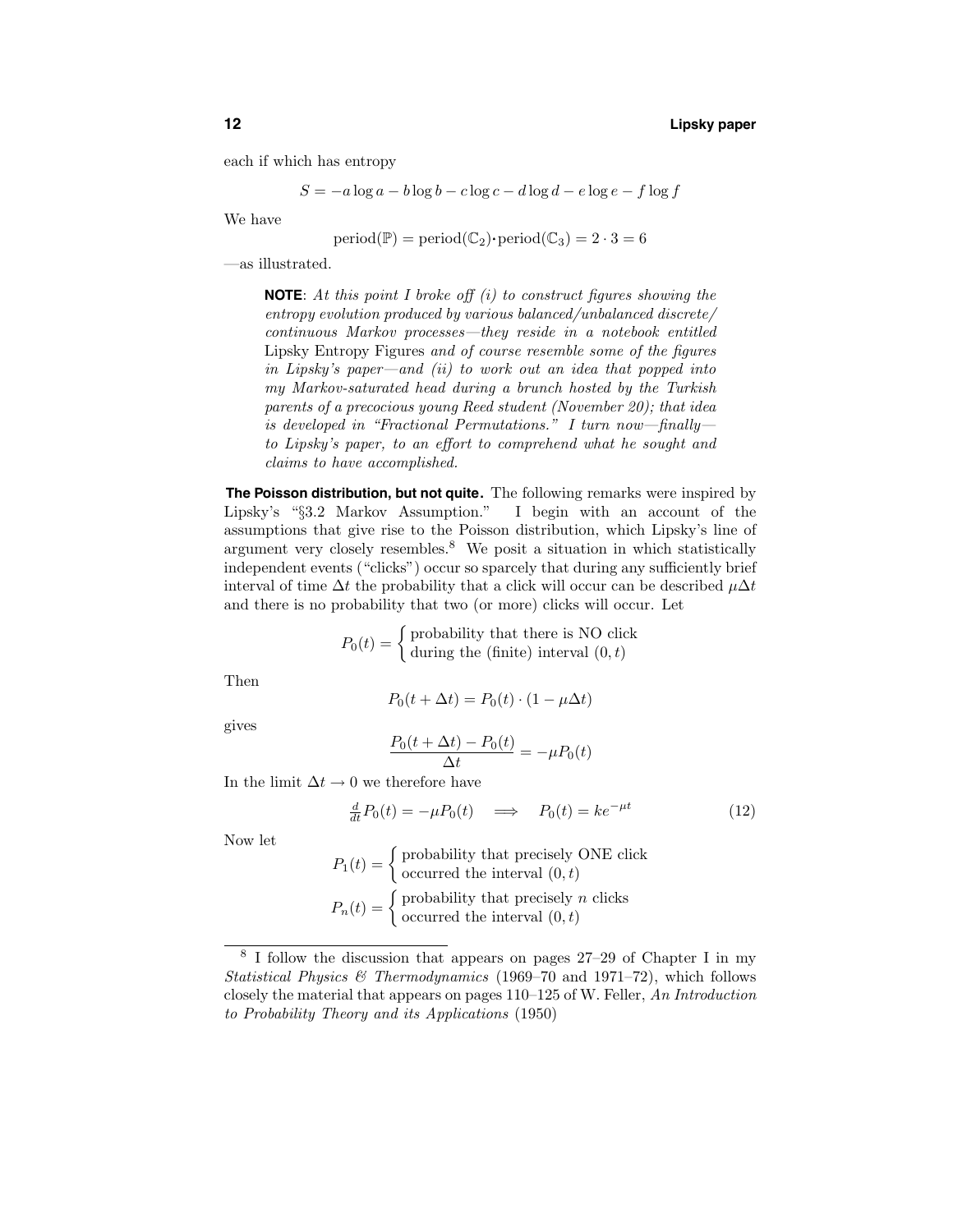## **The Poisson distribution, but not quite 13**

Pretty clearly<sup>9</sup>

$$
P_1(t) = \int_0^t P_0(s)\mu ds P_0(t-s)
$$
  
=  $k^2 \mu \int_0^t e^{-\mu s} e^{-\mu(t-s)} ds$   
=  $k^2 \mu t e^{-\mu t}$   

$$
P_2(t) = \int \int_{0 < s_1 < s_2 < t} P_0(s_1) \mu ds_1 P_0(s_1 - s_2) \mu ds_2 P_0(t - s_2)
$$
  
=  $k^3 \mu^2 e^{-\mu t} \int_{0 < s_1 < s_2 < t} ds_1 ds_2$   
=  $k^3 \frac{1}{2} (\mu t)^2 e^{-\mu t}$   
:  

$$
P_n(t) = k^{n+1} \frac{1}{n!} (\mu t)^n e^{-\mu t}
$$

From the requirement

$$
\sum_{n=0}^{\infty} P_n(t) = ke^{-\mu t} \sum_{n=0}^{\infty} \frac{1}{n!} (k\mu t)^n = ke^{(k-1)\mu t} = 1 \quad : \quad \text{all } t
$$

we obtain  $k = 1$ , whence finally the Poisson distribution

$$
P_n(t) = \frac{1}{n!} (\mu t)^n e^{-\mu t}
$$
 (13)

which S. Poisson (1837) obtained as a discrete limiting  $case<sup>8</sup>$  of the binomial distribution.<sup>10</sup> The classic manifestation: given a radioactive sample, record the number of Geiger clicks suring each of a large number of t-second intervals. The data can be expected to conform (to with in experimental error) to (13) for some best estimate of  $\mu$ , from which can recover the half-life of the radioactive atoms in question.

Lipsky has interest in a truncated version of the problem discussed above, one which involves only the function  $P_0(t)$ . To the argument that gave (12) he adjoins the initial condition  $P_0(0) = 1$ , and instead of speaking of the "probability"

$$
\iint \cdots \int_{0 < s_1 < s_2 < \cdots < s_n < t} ds_1 ds_2 \cdots ds_n = \frac{1}{n!} t^n
$$

 $10$  The binomial distribution describes probable winnings after N Bernoulli trial flips of a loaded coin, probable location after  $N$  random steps with unequal left/right preferences. By another limiting process it gives rise to the continuous Gaussian (normal) distribution.

 $\frac{9}{9}$  The only tricky part of the argument lies in the observation that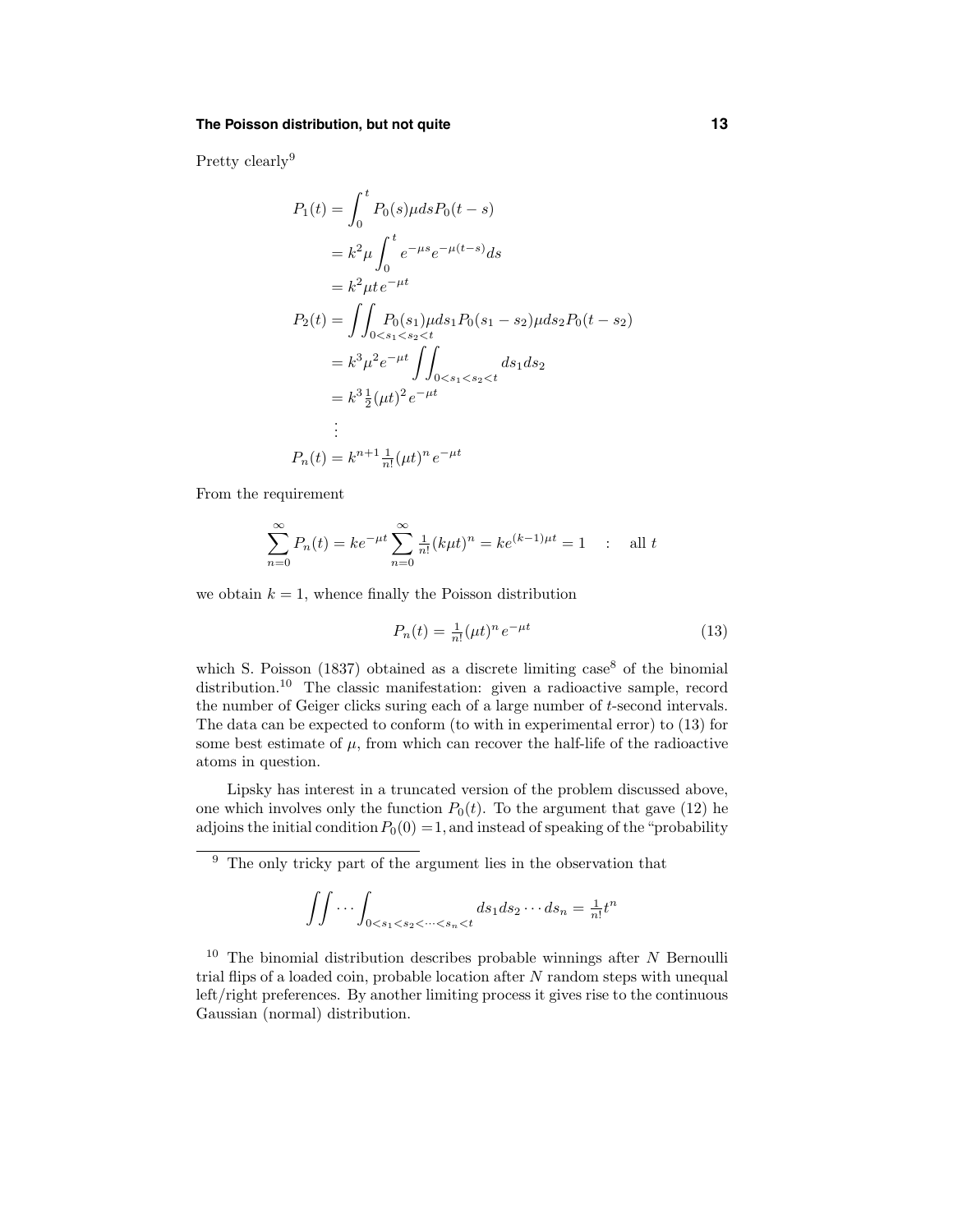that no click has occurred" he speaks

 $e^{-\mu t}$  = "probability that the particle has not departed from state s<sub>1</sub>"

Let

A signify the event "no departure during the interval  $(0, t)$ 

B signify the event "no departure during the interval  $(t, \tau)$ 

We have  $P(A \text{ and } B) = P(B \text{ given } A) \cdot P(A)$  whence

$$
P(B \text{ given } A) = \frac{P(A \text{ and } B)}{P(A)} = \frac{e^{-\mu(t+\tau)}}{e^{-\mu t}} = e^{-\mu \tau}
$$

It is the t-independence of this result that leads Lipsky to attach Markov's name to it, though it seems too primitive to be called a "Markov process." And it was not a "Markov assumption" that led him to it, but a "Poisson assumption." He remarks (following Maxwell) that the functional equation

$$
f(x + y) = f(x) \cdot f(y) \quad \Longrightarrow \quad f(x) = e^{ax}
$$

**<sup>A</sup> simple master equation.** Lipsky now (in his "§3.3 One Particle & Two States") posits that when his particle (under control of  $\mu_1$ ) disappears from state  $s_1$ it promptly reappears in state  $s_2$ , from which (under control of  $\mu_2$ ) it can disappear only to reappear in state  $s_1$ . He looks to the dynamics of this duplex process; i.e., to the evolution of the stochastic vector

$$
\mathbf{p}(t) = \begin{pmatrix} p_1(t) \\ p_2(t) \end{pmatrix}
$$

that describes the probability that the particle is in state  $s_i$  at time t.

Evidently

$$
\mathbf{p}(t+dt) = \begin{pmatrix} 1 - \mu_1 dt & \mu_2 dt \\ \mu_1 dt & 1 - \mu_2 dt \end{pmatrix} \mathbf{p}(t)
$$
 (14)

which gives

$$
\frac{d}{dt}\mathbf{p}(t) = \mathbb{K}\mathbf{p}(t) \qquad : \quad \mathbb{K} = \begin{pmatrix} -\mu_1 & +\mu_2 \\ +\mu_1 & -\mu_2 \end{pmatrix} \tag{15}
$$

where  $K$  (whose columns sum to zero) is a *t*-independent Kirchhoff matrix, the generator of the Markov matrix (elements are transition probabilities, columns sum to unity)

$$
\mathbb{M}(t) = e^{t\mathbb{K}} = \frac{1}{\mu} \begin{pmatrix} \mu_2 + \mu_1 e^{-\mu t} & \mu_2 (1 - e^{-\mu t}) \\ \mu_1 (1 - e^{-\mu t}) & \mu_1 + \mu_2 e^{-\mu t} \end{pmatrix} : \mu = \mu_1 + \mu_2 \qquad (16)
$$

The implication is that  $p(t)$  evolves by a t-parameterized continuous Markov process

$$
\mathbf{p}(t) = \mathbb{M}(t)\mathbf{p}(0) \tag{17}
$$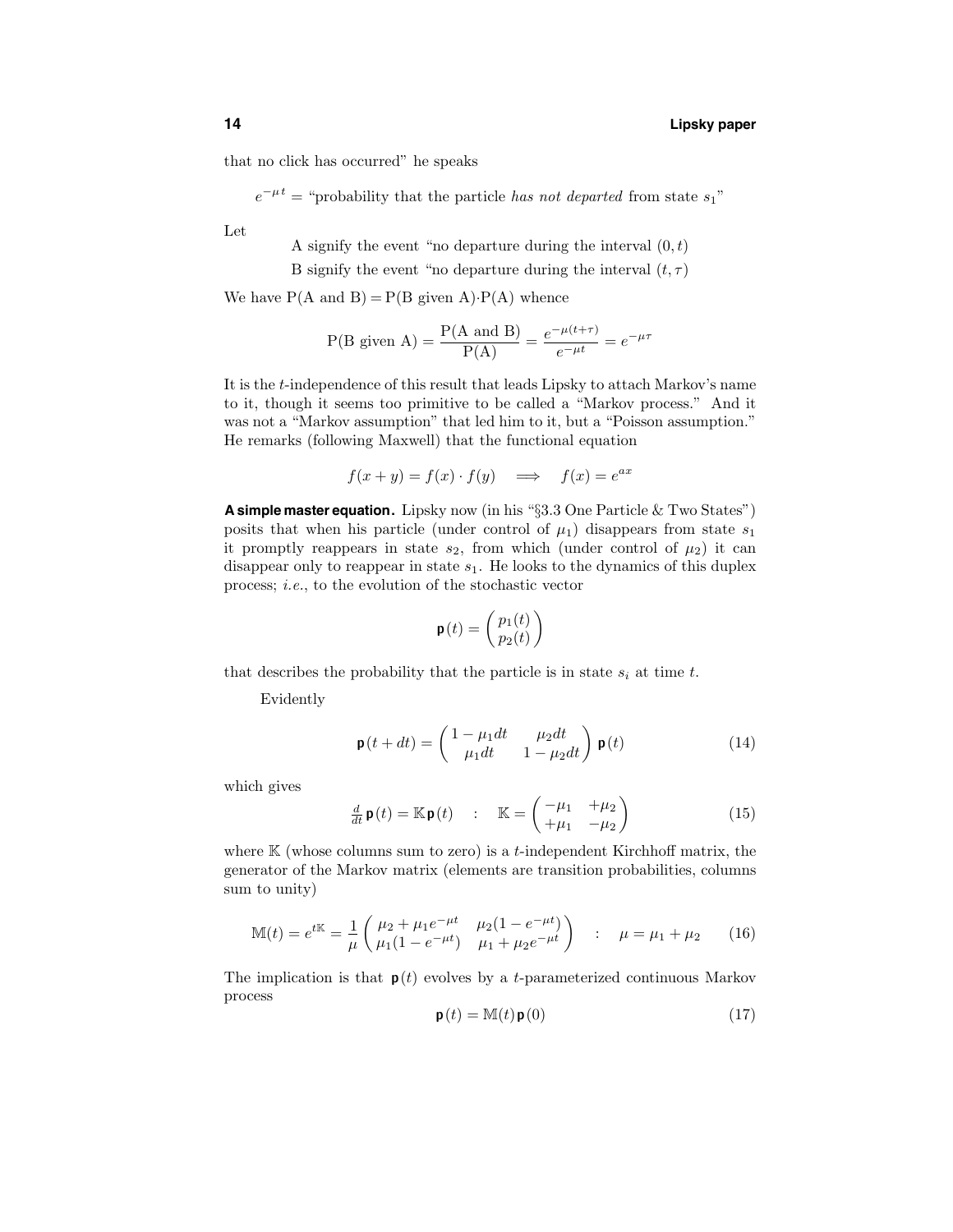#### **A simple master equation 15**

Asymptotically we have

$$
\mathbf{p}(\infty) = \mu^{-1} \begin{pmatrix} \mu_2 & \mu_2 \\ \mu_1 & \mu_1 \end{pmatrix} \mathbf{p}(0) = \begin{pmatrix} \mu_2/\mu \\ \mu_1/\mu \end{pmatrix} \quad : \quad \text{all } \mathbf{p}(0) \tag{18}
$$

Lipsky remarks that  $\mathbb{K}p(\infty) = 0$ , which is an expression simply of the stationarity of the asymptotic distribution.

Equation (14) derives from the simple proposition that

differential growth = differential gain − differential loss

so (14) is in effect the "master equation" for Lipsky's duplex process.

I used the Mathematica command MatrixExp to obtain the evaluation (16) of  $e^{t\mathbb{K}}$ . Lipsky remarks that ((16) can be obtained by appeal to the "spectral decomposition theorem." Since K is not symmetric, and its eigenvectors

$$
\begin{pmatrix} \mu_2 \\ \mu_1 \end{pmatrix}
$$
 and  $\begin{pmatrix} -1 \\ +1 \end{pmatrix}$ , associated with eigenvalues 0 and  $-\mu$ , respectively

are not orthogonal, one is obliged actually to appeal to the generalized spectral decomposition, which—since he distinguishes between left and right eigenvectors —is evidently what he has in mind. Since the generalized decomposition is, in my experience, non-standard it would be interesting to know from what uncited source he learned of it.

For at least 350 years it has been conventional to assume that mathematical operators (think of  $\frac{d}{dx}$ ) operate to the right, and that is a convention that for 17% of that time I have honored in my own work. But somewhere along the line Lipsky has acquired the habit of thinking of vectors preferentially as row vectors, with the consequence that his (transposed) matrices operate to the left, like the verbs that stand at the end of German sentences. I should look into his book, and work that he cites, to discover whether that is the general convention among queueing theorists (and engineers? I think not). . . perhaps because clients with their demands stand patiently at the end of the que?

**Relationship between theory and observation.** In his " $\S 4$  Interpretations of  $p(t)$ " makes remarks concerning the design of observational procedures that might be used to confirm theoretical assertions about the evolved stochastic vector  $p(t)$ . He labors, however, subject to this handicap: the Poisson theory purports to model systems of which one can present observable physical instances (samples of radioactive material); one collects data, and shows that it conforms (to within statistically determined limits) to a Poisson distribution with some optimally selected  $\mu$ -value. But Lipsky can point to no specific physical system that behaves in the manner his idealized "one particle two state" theory prescribes. This circumstance lends to his remarks a certain disembodied abstract quality. Lipsky—proceding in the steps of Maxwell and Boltzmann—proposes two alternative procedures: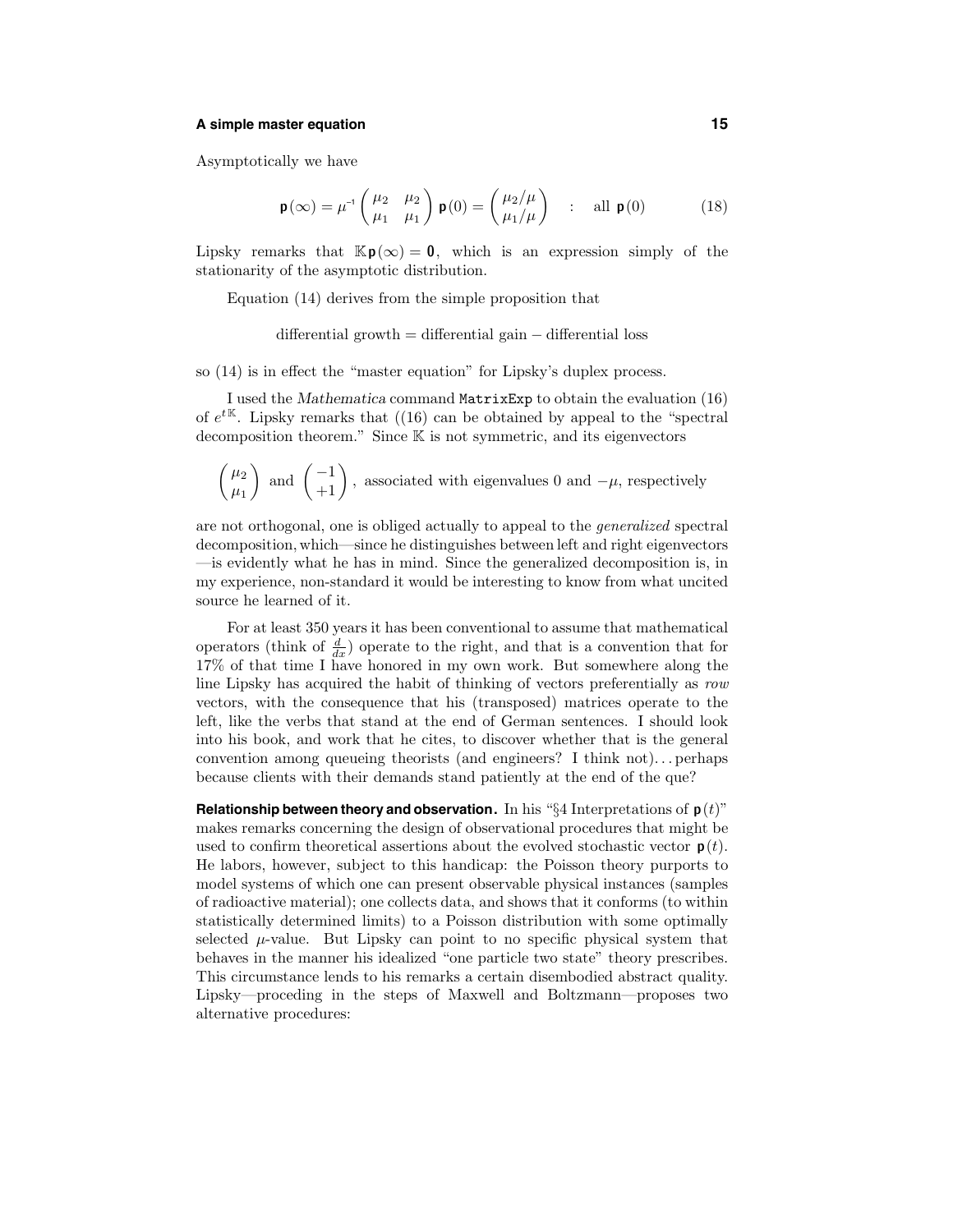FIRST PROCEDURE Look to an N-particle ensemble of particles, all initially in state  $s_1$ , let them jump up/down for a time  $T \gg t_r = 1/\mu$ ,<sup>11</sup> then record the number  $n_1$  in state  $s_1$ , the number  $n_2$  in state  $s_2$ . From

$$
\binom{n_1/(n_1+n_2)}{n_2/(n_1+n_2)} = \binom{\mu_2/(\mu_1+\mu_2)}{\mu_1/(\mu_1+\mu_2)}
$$

one obtains the estimate

$$
\frac{\mu_1}{\mu_2} = \frac{n_2}{n_1} \quad : \quad \text{slightly different for every long run}
$$

but the individual values of  $\mu_1$  and  $\mu_2$  remain undetermined.

second procedure Sample the state of a single particle at times

$$
t = \{T, 2T, 3T, \dots, NT\}
$$

and record the number  $n_1$  of times it was found to be in state  $s_1$ , the number  $n_2$ of times it was found to be in state  $s_2$ . The particle begins successive episodes in a variety of states, but by the time it is again observed its initial state has (by  $T \gg t_r$ ) been forgotten. The resulting data is processed as before, and leads to the same (limited) conclusion.

Lipsky attributes the equivalence of the two procedures—informally (since no actual averaging is going on): ensemble average  $=$  time average) to "the ergodic theorem." Actually, such "ergodic theorems" as exist (such as the one devised by George Birkoff and John von Neumann in the early 1930s) pertain only to systems of specialized types, and hinge on restrictive assumptions. Ergodic theory began with Boltzmann's attempt to understand how reversible dynamics can give rise to irreversible physics (the H-theorem), and in a broadened has since spread into many parts of mathematics. As encountered by Lipsky (and in the theory of Markov processes generally, where loss of memory and irreversibility are characteristic) the justification of the ergodic hypothesis poses no great mystery.

The charge that "Lipsky can point to no specific physical system that behaves in the manner his idealized 'one particle two state' theory prescribes" is, I have now to admit, somewhat unfair. For he can point to simulations of such systems, which can be constructed by methods borrowed from the simulation of random walks. Imagine a situation in which a walker's next-step decision is determined by the flip of a loaded coin. HEADS mean "if on  $s_1$  step to  $s_2$ , but if already on  $s_2$  stay there." TAILS mean "if on  $s_2$  step to  $s_1$ , but if already on  $s_1$  stay there." Let his state (location) at any instant be represented (as

<sup>&</sup>lt;sup>11</sup>  $t_r$  is the "relaxation" or "equilibration" time by which the exponentials in (16) have effectively died, and all memory of the initial state has been lost; Lipsky's assumption that all particles were initially in the same state is therefore superfluous.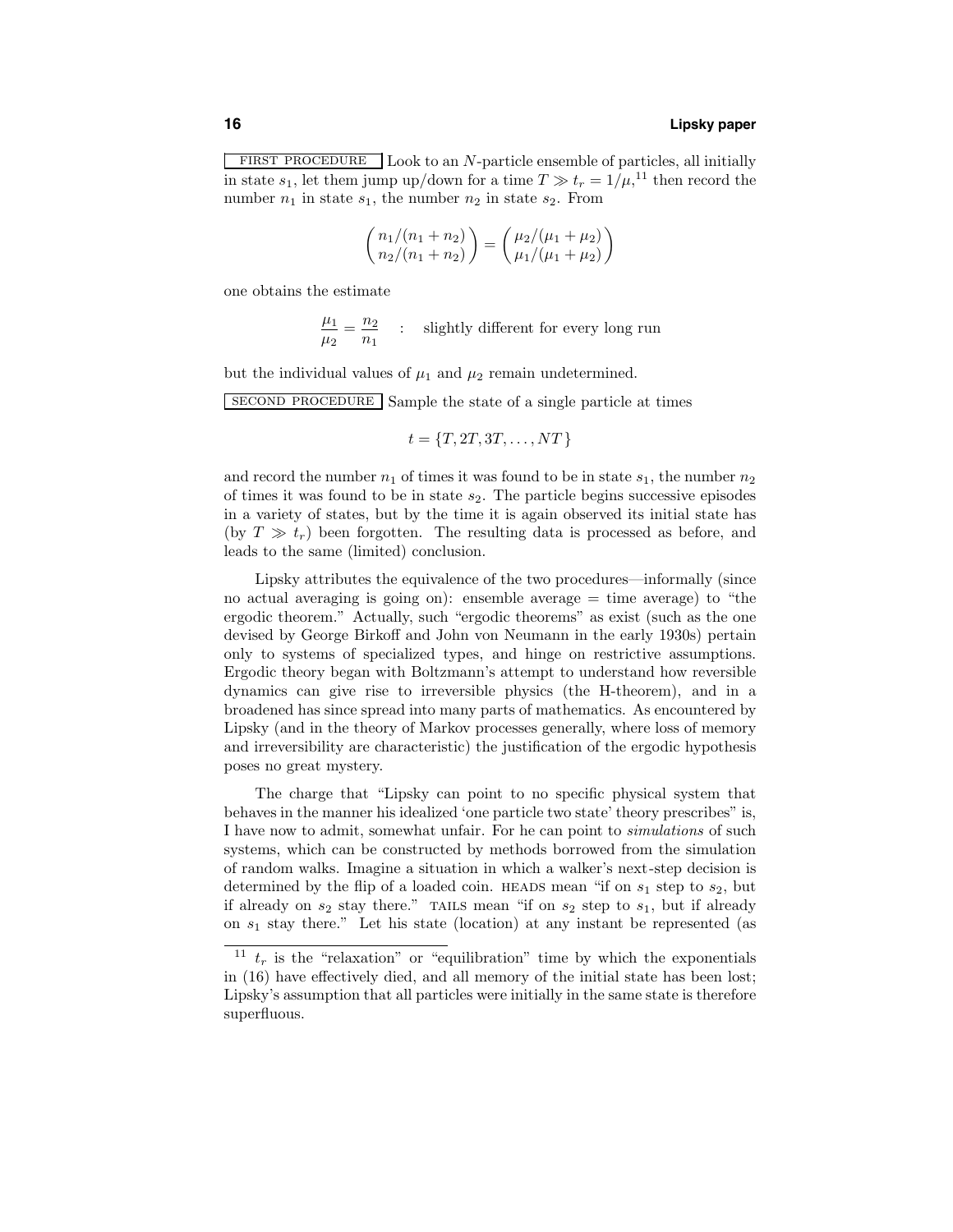## **Relationship between theory and observation 17**

previously) by

$$
s_1 = \begin{pmatrix} 1 \\ 0 \end{pmatrix} \quad \text{else} \quad s_2 = \begin{pmatrix} 0 \\ 1 \end{pmatrix}
$$

The actions dictated by the loaded coin are accomplished by

$$
\mathbb{H} = \begin{pmatrix} 0 & 0 \\ 1 & 1 \end{pmatrix}, \quad \mathbb{T} = \begin{pmatrix} 1 & 1 \\ 0 & 0 \end{pmatrix}
$$

both of which are manifestly Markovian (and singular) The simulate a sequence of 50 flips (assuming Heads to be twice as likely as Tails) command

$$
\texttt{flipsequence} \texttt{=RandomChoice}\left[\left\{\tfrac{2}{3}, \tfrac{1}{3}\right\} \to \left\{\mathbb{H}, \mathbb{T}\right\}, 50\right];
$$

The command netaction=Apply[Dot,flipsequence] constructs the product of that sequence of matrices, and

$$
\mathtt{finalstate} \mathtt{ =} \mathtt{netaction}.\mathtt{RandomChoice}\left[\left\{\tfrac{1}{2},\tfrac{1}{2}\right\} \to \{s_1,s_2\}\right]
$$

constructs the state that results when netaction acts upon a randomly selected initial state. The following command

Tally [Sort [Table [Apply [Dot, RandomChoice 
$$
[\frac{2}{3}, \frac{1}{3}] \rightarrow \{\mathbb{H}, \mathbb{T}\}
$$
, 50]. RandomChoice  $[\frac{1}{2}, \frac{1}{2} \rightarrow \{s_1, s_2\}]/\text{MatrixForm}, \{k, 1, 100\}]$ ]

(which runs in less than one second) conflates those actions, repeats the process 100 times, and tallys the results, producing a final result of which this

| $\left\{\left\{\left(\begin{array}{c} 0\\ 1\end{array}\right),40\right\},\left\{\left(\begin{array}{c} 1\\ 0\end{array}\right),60\right\}\right\}$ |  |  |
|----------------------------------------------------------------------------------------------------------------------------------------------------|--|--|
|----------------------------------------------------------------------------------------------------------------------------------------------------|--|--|

is typical. Which is, however, a hard way to do a simple thing. For from

```
HH = HT = HTT = TH = T
```
we see that

```
\mathbb{H} \cdot \text{(any product)} = \mathbb{H}\mathbb{T} \cdot \text{(any product)} = \mathbb{T}
```
In short: the effect of sequenced flips is entirely determined by the *last* flip. So we might more simply have looked only to the randomized last flip, proceeding

```
\texttt{Tally}[\texttt{Sort}[\texttt{Table}[\texttt{RandomChoice}[\{\frac{2}{3},\frac{1}{3}\}\rightarrow \{\mathbb{H},\mathbb{T}\}] .
\texttt{RandomChoice}[\{\frac{1}{2},\frac{1}{2}\}\rightarrow\{s_1,s_2\}]/\texttt{MatrixForm},\{\texttt{k},1,100\}]]]
```
Or still more simply

```
Tally[Sort[Table[
\texttt{RandomChoice}[\{\frac{2}{3},\frac{1}{3}\}\rightarrow\{s_1,s_2\}]/\texttt{MatrixForm},\{\texttt{k},\texttt{1},\texttt{100}\}]]]
```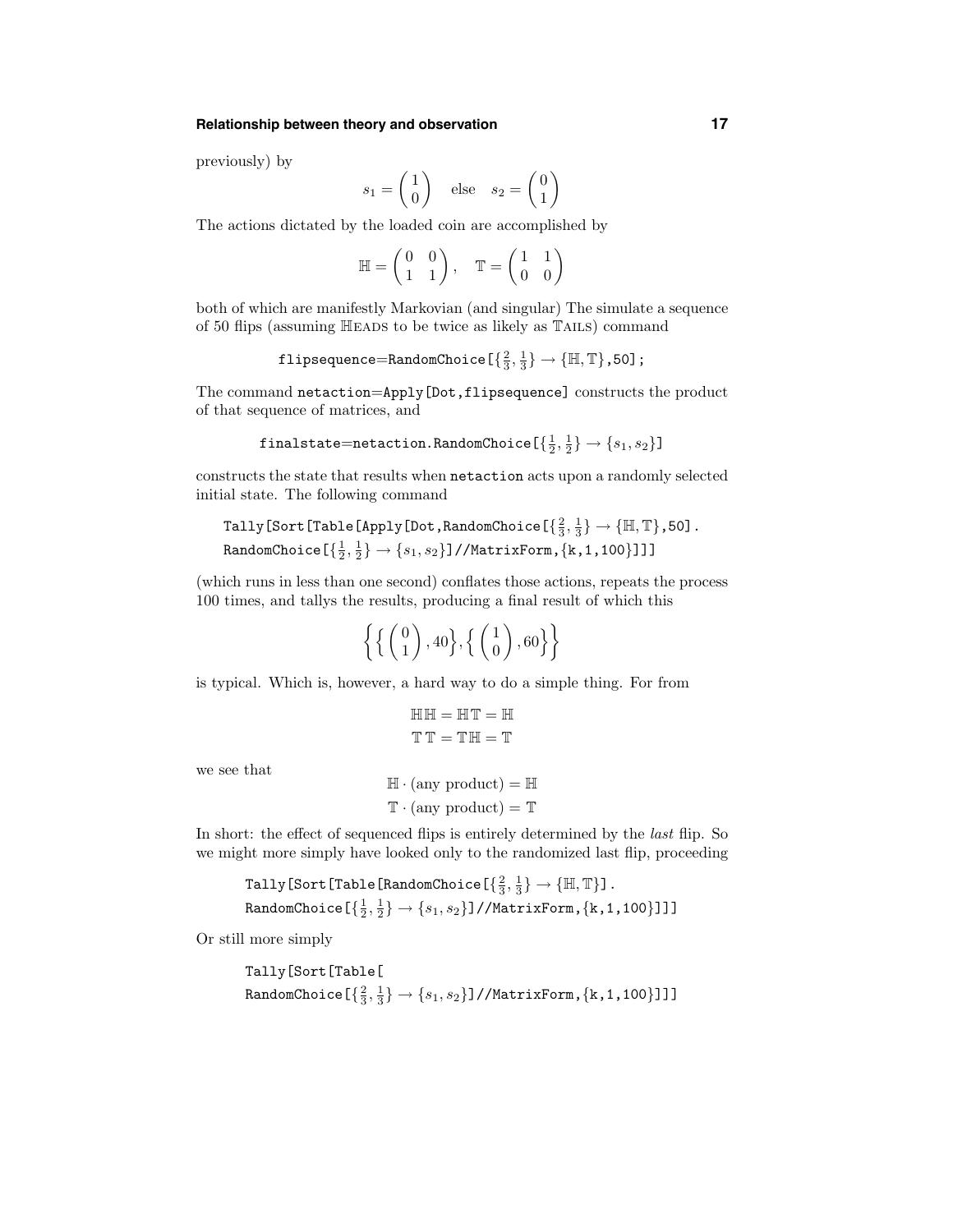We conclude that "Lipsky walks" are so simple that their simulation teaches us nothing that we did not already know.<sup>12</sup>Note that the simulations discussed above serve equally well to model either of Lipsky's procedures.

**The simplest parallel process.** In his "§5 Two Particles & Two States" Lipsky looks to the simultaneous description of two independent copies of his "One Particle & Two States" scenario; *i.e.*, to "duplex" the argument developed on pages 14–15. I break away from Lipsky's paper to indicate how I would approach that problem.

digression: **The most natural way to duplex.** Let the stochastic vectors

$$
\mathbf{p}_1 = \begin{pmatrix} p_{11} \\ p_{12} \end{pmatrix} \quad \text{and} \quad \mathbf{p}_2 = \begin{pmatrix} p_{21} \\ p_{22} \end{pmatrix}
$$

refer to the distinguished particles  $#1$  and  $#2$ , respectively, and let

$$
\mathbf{p} = \mathbf{p}_1 \otimes \mathbf{p}_2 = \begin{pmatrix} p_{11}p_{21} \\ p_{11}p_{22} \\ p_{12}p_{21} \\ p_{12}p_{22} \end{pmatrix} \equiv \begin{pmatrix} p_1 \\ p_2 \\ p_3 \\ p_4 \end{pmatrix}
$$

(which is stochastic if  $p_1$  and  $p_2$  are) refer to the composite pair. We make use of this property of the Kronecker product:<sup>13</sup>

$$
(\mathbb{A}\otimes\mathbb{B})(\mathbb{C}\otimes\mathbb{D})=\mathbb{A}\mathbb{C}\otimes\mathbb{B}\mathbb{D}
$$

whenever the matrices are of such dimensions as to cause all of the products to make sense  $(=$  be defined).

Working from

$$
\mathbf{p}(t+dt) = \mathbf{p}_1(t+dt) \otimes \mathbf{p}_2(t+dt)
$$

we from (14) have

| $\mathbf{p}_1(t+dt) = \left(\mathbb{I} + \mathbb{K}_1 dt\right) \mathbf{p}_1(t) \quad : \quad \mathbb{K}_1 = \begin{pmatrix} -\mu_1 & +\mu_2 \\ +\mu_1 & -\mu_2 \end{pmatrix}$ |  |  |
|--------------------------------------------------------------------------------------------------------------------------------------------------------------------------------|--|--|
| $\mathbf{p}_2(t+dt) = \left(\mathbb{I} + \mathbb{K}_2 dt\right) \mathbf{p}_1(t) \quad : \quad \mathbb{K}_2 = \begin{pmatrix} -\nu_1 & +\nu_2 \\ +\nu_1 & -\nu_2 \end{pmatrix}$ |  |  |

 $^{12}\,$  This in high contrast to the "Golden Walk" and to other "Pisot walks with shrinking steps" illustrated in "On some Borwein-inspired properties of random walks with shrinking steps" (November 2016), or the Lévy walks on the plane or random walks on graphene that I have illustrated in "Some miscellaneous adventures in experimental mathematical physics," notes (in the form of a Mathematica slide show) for a Reed College Physics Seminar (9 November 2011).

<sup>&</sup>lt;sup>13</sup> A comprehensive list of such properties can be found on page 24 of Chapter I in my Quantum Mechanics (2000).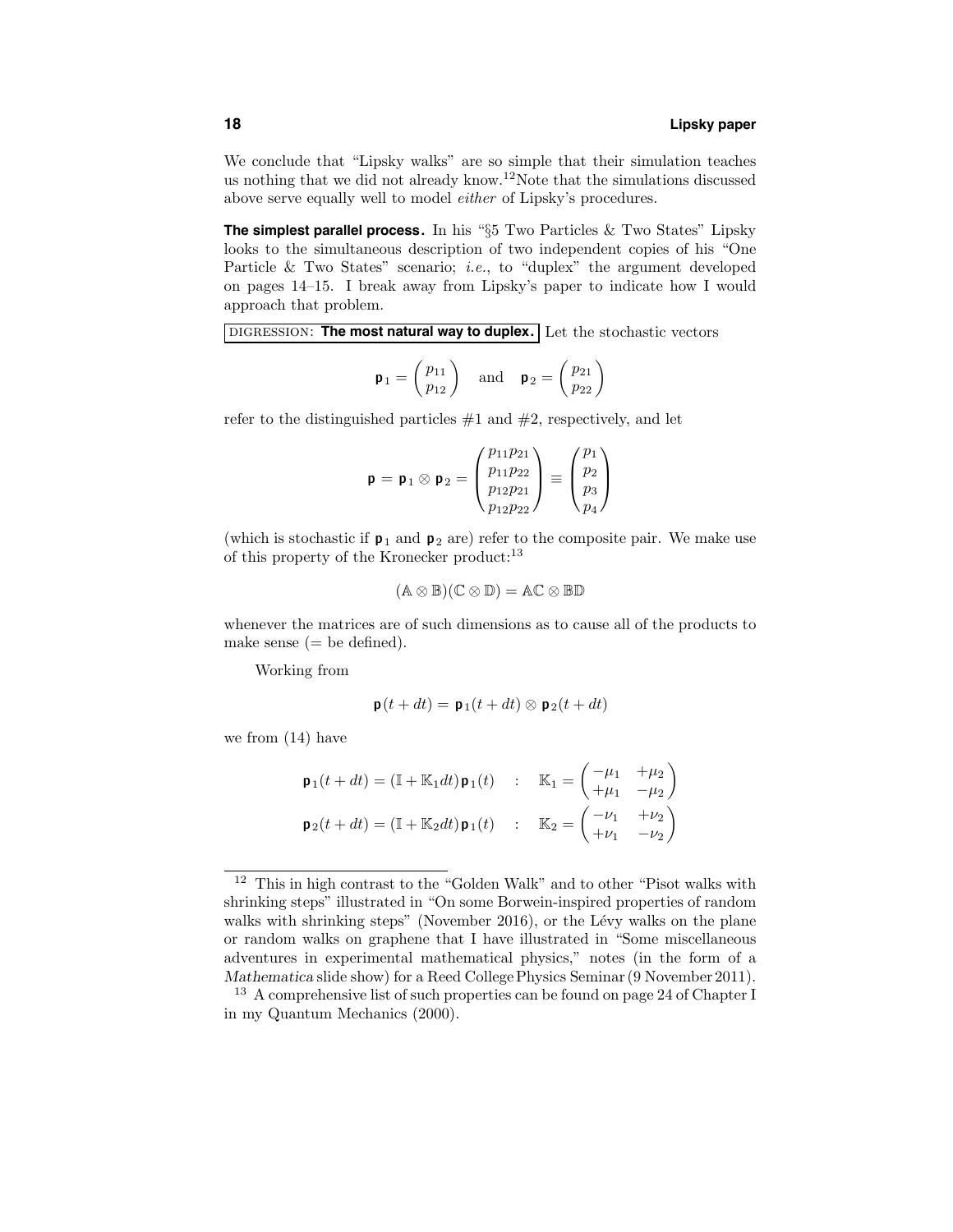## **The simplest parallel process 19**

where—because it costs us nothing—I have for the moment assumed that the parameters  $\{\nu_1, \nu_2\}$  that regulate the hopping of particle #2 are distinct from those  $\{\mu_1, \mu_2\}$  that regulate the activity of #1. In first order (*i.e.*, neglecting the  $dt^2$  term) we have

$$
\mathbf{p}(t+dt) = [(\mathbb{I} + \mathbb{K}_1 dt)\mathbf{p}_1(t)] \otimes [(\mathbb{I} + \mathbb{K}_2 dt)\mathbf{p}_2(t)]
$$
  
\n
$$
= [\mathbf{p}_1(t) \otimes \mathbf{p}_2(t)] + \{[\mathbb{K}_1 \mathbf{p}_1(t) \otimes \mathbb{I} \mathbf{p}_2(t)] + [\mathbb{I} \mathbf{p}_1(t) \otimes \mathbb{K}_2 \mathbf{p}_2(t)]\}dt
$$
  
\n
$$
= \mathbf{p}(t) + \{(\mathbb{K}_1 \otimes \mathbb{I}) + (\mathbb{I} \otimes \mathbb{K}_2)\} \mathbf{p}_1(t) dt
$$

which gives

$$
\frac{d}{dt}\mathbf{p}(t) = \mathbb{K}\mathbf{p}(t)
$$
\n
$$
\mathbb{K} = (\mathbb{K}_1 \otimes \mathbb{I}) + (\mathbb{I} \otimes \mathbb{K}_2)
$$
\n
$$
= \begin{pmatrix}\n-\mu_1 - \nu_1 & \nu_2 & \mu_2 & 0 \\
\nu_1 & -\mu_1 - \nu_2 & 0 & \mu_2 \\
\mu_1 & 0 & -\mu_2 - \nu_1 & \nu_2 \\
0 & \mu_1 & \nu_1 & -\mu_2 - \nu_2\n\end{pmatrix}
$$
\n(19.1)

Note that  $K$  is a real asymmetric Kirchhoff matrix (generator of a Markov matrix): its off-diagonal elements are non-negative real numbers, and its columns sum to zero. The eigenvalues of  $\mathbb{K}$  are<sup>14</sup>

$$
\{\lambda_1, \lambda_2, \lambda_3, \lambda_4\} = \{0, -(\mu_1 + \mu_2), -(\nu_1 + \nu_2), -(\mu_1 + \mu_2) - (\nu_1 + \nu_2)\}
$$

The generalized spectral representation of K—worked out with the asssistance of Mathematica—reads

$$
\mathbb{K} = \lambda_1 \mathbb{P}_1 + \lambda_2 \mathbb{P}_2 + \lambda_3 \mathbb{P}_3 + \lambda_4 \mathbb{P}_4 \tag{20}
$$

with

$$
\mathbb{P}_{1} = \sigma^{-1} \begin{pmatrix} \mu_{2}\nu_{2} & \mu_{2}\nu_{2} & \mu_{2}\nu_{2} \\ \mu_{2}\nu_{1} & \mu_{2}\nu_{1} & \mu_{2}\nu_{1} \\ \mu_{1}\nu_{2} & \mu_{1}\nu_{2} & \mu_{1}\nu_{2} \end{pmatrix} : \quad \sigma \equiv (\mu_{1} + \mu_{2})(\nu_{1} + \nu_{2})
$$

$$
\mathbb{P}_{2} = \sigma^{-1} \begin{pmatrix} \mu_{1}\nu_{2} & \mu_{1}\nu_{2} & \mu_{1}\nu_{2} \\ \mu_{1}\nu_{1} & \mu_{1}\nu_{1} & \mu_{1}\nu_{1} \end{pmatrix}
$$

$$
\mathbb{P}_{2} = \sigma^{-1} \begin{pmatrix} \mu_{1}\nu_{2} & \mu_{1}\nu_{2} & -\mu_{2}\nu_{2} & -\mu_{2}\nu_{2} \\ \mu_{1}\nu_{1} & \mu_{1}\nu_{1} & -\mu_{2}\nu_{1} & -\mu_{2}\nu_{1} \\ -\mu_{1}\nu_{2} & -\mu_{1}\nu_{2} & \mu_{2}\nu_{2} & \mu_{2}\nu_{2} \\ -\mu_{1}\nu_{1} & -\mu_{1}\nu_{1} & \mu_{2}\nu_{1} & \mu_{2}\nu_{1} \end{pmatrix}
$$

$$
\mathbb{P}_{3} = \sigma^{-1} \begin{pmatrix} \mu_{2}\nu_{1} & -\mu_{2}\nu_{2} & \nu_{2}\nu_{1} & -\mu_{2}\nu_{2} \\ -\mu_{2}\nu_{1} & \mu_{2}\nu_{2} & -\nu_{2}\nu_{1} & \mu_{2}\nu_{2} \\ \mu_{1}\nu_{1} & -\mu_{1}\nu_{2} & \mu_{1}\nu_{1} & -\mu_{1}\nu_{2} \\ -\mu_{1}\nu_{1} & \mu_{1}\nu_{2} & -\mu_{1}\nu_{1} & \mu_{1}\nu_{2} \end{pmatrix}
$$

$$
\mathbb{P}_{4} = \sigma^{-1} \begin{pmatrix} \mu_{1}\nu_{1} & -\mu_{1}\nu_{2} & \nu_{2}\nu_{1} & -\mu_{2}\nu_{2} \\ -\mu_{1}\nu_{1} & \mu_{1}\nu_{2} & \nu_{2}\nu_{1} & -\mu_{2}\nu_{2} \\ -\mu_{1}\nu_{1} & \mu_{1}\
$$

<sup>14</sup> Note in this connection that the eigenvalues of  $\{K_1, K_2\}$  are  $\{0, -(\mu_1 + \mu_2)\}$ and  $\{0, -(\nu_1 + \nu_2)\}\$ , respectively.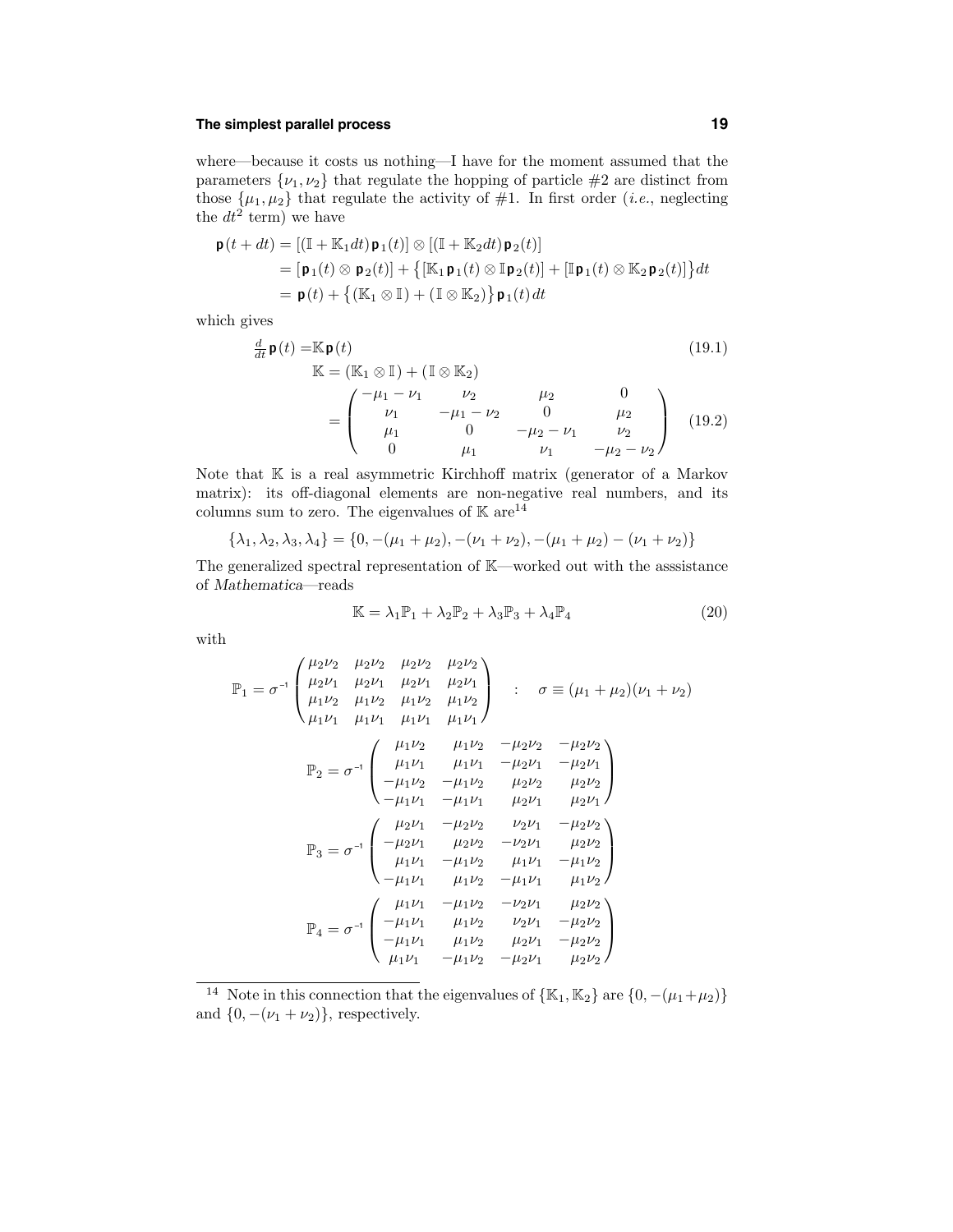## **20 Lipsky paper**

Each of those matrices is, as it happens, asymmetric. The columns of  $\{\mathbb{P}_2, \mathbb{P}_3, \mathbb{P}_4\}$ are seen to sum to zero. The columns of  $\mathbb{P}_1$  sum to unity, but that term is killed by  $\lambda_1 = 0$ , so does not destroy the Kirchhoff property of K.

If we set  $\{\nu_1, \nu_2\} \rightarrow \{\mu_1, \mu_2\}$  the eigenvalues of K become  $\{0, -\mu, -\mu, -2\mu\}$ (here  $\mu \equiv \mu_1 + \mu_2$ ) and the P-matrices become

$$
\mathbb{Q}_{1} = \sigma^{-1} \begin{pmatrix} \mu_{2}^{2} & \mu_{2}^{2} & \mu_{2}^{2} & \mu_{2}^{2} \\ \mu_{1}\mu_{2} & \mu_{1}\mu_{2} & \mu_{1}\mu_{2} & \mu_{1}\mu_{2} \\ \mu_{1}\mu_{2} & \mu_{1}\mu_{2} & \mu_{1}\mu_{2} & \mu_{1}\mu_{2} \\ \mu_{1}^{2} & \mu_{1}^{2} & \mu_{1}^{2} & \mu_{1}^{2} \end{pmatrix} : \quad \sigma \equiv (\mu_{1} + \mu_{2})^{2} = \mu^{2}
$$

$$
\mathbb{Q}_{2} = \sigma^{-1} \begin{pmatrix} \mu_{1}\mu_{2} & \mu_{1}\mu_{2} & -\mu_{2}^{2} & -\mu_{2}^{2} \\ \mu_{1}^{2} & \mu_{1}^{2} & -\mu_{1}\mu_{2} & -\mu_{1}\mu_{2} \\ -\mu_{1}\mu_{2} & -\mu_{1}\mu_{2} & \mu_{2}^{2} & \mu_{2}^{2} \\ -\mu_{1}^{2} & -\mu_{1}^{2} & \mu_{1}\mu_{2} & \mu_{1}\mu_{2} \end{pmatrix}
$$

$$
\mathbb{Q}_{3} = \sigma^{-1} \begin{pmatrix} \mu_{1}\mu_{2} & -\mu_{2}^{2} & \mu_{1}\mu_{2} & -\mu_{2}^{2} \\ -\mu_{1}\mu_{2} & \mu_{2}^{2} & -\mu_{1}\mu_{2} & \mu_{2}^{2} \\ \mu_{1}^{2} & -\mu_{1}\mu_{2} & \mu_{1}^{2} & -\mu_{1}\mu_{2} \\ -\mu_{1}^{2} & \mu_{1}\mu_{2} & -\mu_{1}^{2} & \mu_{1}\mu_{2} \end{pmatrix}
$$

$$
\mathbb{Q}_{4} = \sigma^{-1} \begin{pmatrix} \mu_{1}^{2} & -\mu_{1}\mu_{2} & \mu_{1}\mu_{2} & \mu_{2}^{2} \\ -\mu_{1}^{2} & \mu_{1}\mu_{2} & \mu_{1}\mu_{2} & -\mu_{2}^{2} \\ -\mu_{1}^{2} & \mu_{1}\mu_{2} & \mu_{1}\mu_{2} & -\mu_{2}^{2} \\ \mu_{1}^{2} & -\mu_{1}\mu_{2} & -\mu_{1}\mu_{2
$$

to which similar remarks pertain.

Looking to the Markov matrix generated by K, we have

$$
\mathbb{M}(t) = e^{t\mathbb{K}} = \mathbb{P}_1 + e^{\lambda_2 t} \mathbb{P}_2 + e^{\lambda_3 t} \mathbb{P}_3 + e^{\lambda_4 t} \mathbb{P}_4 \tag{21}
$$

From established properties of the P-matrices it follows that at all times all columns of  $M(t)$  sum to unity. The  $\{\lambda_2, \lambda_3, \lambda_4\}$  are all  $\lt 0$ , so

$$
\lim_{t \to \infty} \mathbb{M}(t) = \mathbb{P}_1
$$

The eigenvalues of  $\mathbb{P}_1$  are  $\{0,0,0,\sigma\}$ . The associated eigenvectors (as presented by Mathematica)

$$
\begin{pmatrix} 1 \\ 0 \\ 0 \\ -1 \end{pmatrix}, \quad \begin{pmatrix} 1 \\ 0 \\ -1 \\ 0 \end{pmatrix}, \quad \begin{pmatrix} 1 \\ -1 \\ 0 \\ 0 \end{pmatrix}, \quad \sigma^{-1} \begin{pmatrix} \mu_2 \nu_2 \\ \mu_2 \nu_1 \\ \mu_1 \nu_2 \\ \mu_1 \nu_1 \end{pmatrix} \equiv \mathbf{p}_{\infty}
$$

all have negative elements (so cannot be stochastic vectors) except for the last (the Peron-Frobenius theorem again), which I have presented in the unitized form required of stochastic vectors. Every initial state

 $p_0 \rightarrow p_{\infty}$  asymptotically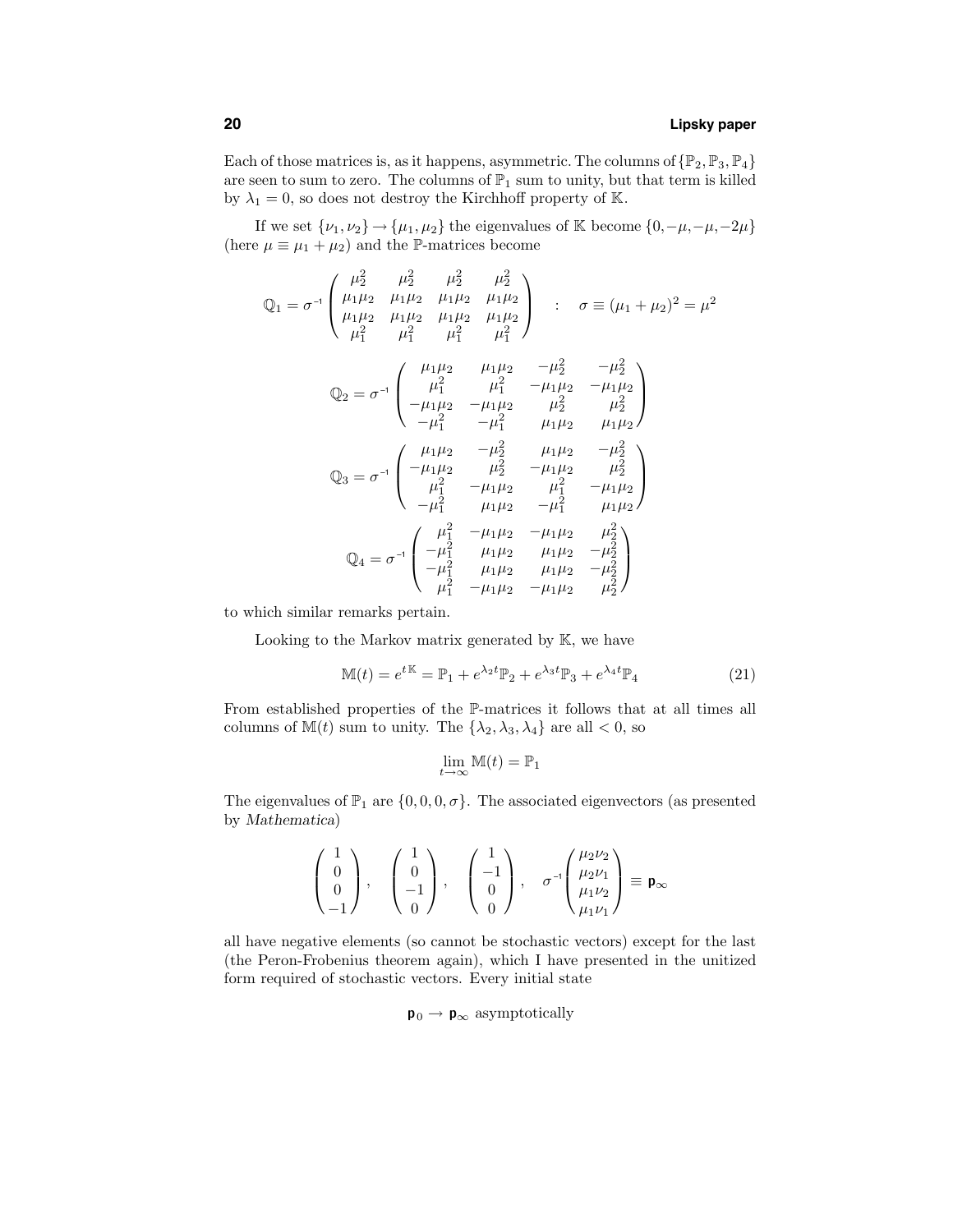## **The simplest parallel process 21**

We have been looking to the evolution of

$$
\mathbf{p} = \mathbf{p}_1 \otimes \mathbf{p}_2 = \begin{pmatrix} p_{11}p_{21} \\ p_{11}p_{22} \\ p_{12}p_{21} \\ p_{12}p_{22} \end{pmatrix}
$$

where

$$
p_{1\alpha}p_{2\beta} = \text{probability that} \begin{cases} \#1 \text{ is in state } s_{\alpha} \\ \text{and } \#2 \text{ is in state } s_{\beta} \end{cases}
$$

and should understand that the analysis hinges on two key assumptions:

- The particles are *distinguished* (wear identifying names);
- Their hopping activity is uncorrelated (statistically independent).

If we abandon the former assumption  $(i.e.,$  if we assume the particles to be *indistinguishable*) then we (*i*) can no longer entertain the possibility that  $\{\nu_1, \nu_2\}$  and  $\{\mu_1, \mu_2\}$  are distinct, and *(ii)* must symmetrize the state vector, writing

$$
\mathbf{q} = \frac{1}{2}(\mathbf{p}_1 \otimes \mathbf{p}_2) + \frac{1}{2}(\mathbf{p}_2 \otimes \mathbf{p}_1) = \frac{1}{2} \begin{pmatrix} p_{11}p_{21} + p_{21}p_{11} \\ p_{11}p_{22} + p_{21}p_{12} \\ p_{12}p_{21} + p_{22}p_{11} \\ p_{12}p_{22} + p_{22}p_{12} \end{pmatrix} = \begin{pmatrix} q_1 \\ q \\ q \\ q_4 \end{pmatrix}
$$

where

 $q_1$  = probability that both are in state  $s_1$  $q = q_2 = q_3$  = probability that they are in different states  $q_4$  = probability that both are in state  $s_2$ 

Looking now to the dynamics of **q**, we note that the elements of  $p_2 \otimes p_1$ differ only by a (cyclic) permutation from those of  $\mathbf{p} = \mathbf{p}_1 \otimes \mathbf{p}_2$ :

$$
\mathbb{C}(\mathbf{p}_1 \otimes \mathbf{p}_2) = \mathbf{p}_2 \otimes \mathbf{p}_1 \quad : \quad \mathbb{C} = \begin{pmatrix} 1 & 0 & 0 & 0 \\ 0 & 0 & 1 & 0 \\ 0 & 1 & 0 & 0 \\ 0 & 0 & 0 & 1 \end{pmatrix}, \quad \mathbb{C}^2 = \mathbb{I}
$$

So from (19)—which by  $\{\nu_1, \nu_2\} \rightarrow {\{\mu_1, \mu_2\}}$  has become

$$
\frac{d}{dt}(\mathbf{p}_1 \otimes \mathbf{p}_2) = \mathbb{L}(\mathbf{p}_1 \otimes \mathbf{p}_2) : \mathbb{L} = \begin{pmatrix} -2\mu_1 & \mu_2 & \mu_2 & 0 \\ \mu_1 & -\mu_1 - \mu_2 & 0 & \mu_2 \\ \mu_1 & 0 & -\mu_1 - \mu_2 & \mu_2 \\ 0 & \mu_1 & \mu_1 & -2\mu_2 \end{pmatrix}
$$

—we obtain (after multiplication by  $\mathbb{C}$ )

$$
\frac{d}{dt}(\mathbf{p}_2 \otimes \mathbf{p}_1) = \mathbb{CLC}(\mathbf{p}_2 \otimes \mathbf{p}_1) = \mathbb{L}(\mathbf{p}_2 \otimes \mathbf{p}_1) \text{ by } \mathbb{CLC} = \mathbb{L}
$$

Adding and dividing by 2, we obtain finally

$$
\tfrac{d}{dt}\mathbf{q} = \mathbb{L}\mathbf{q}
$$